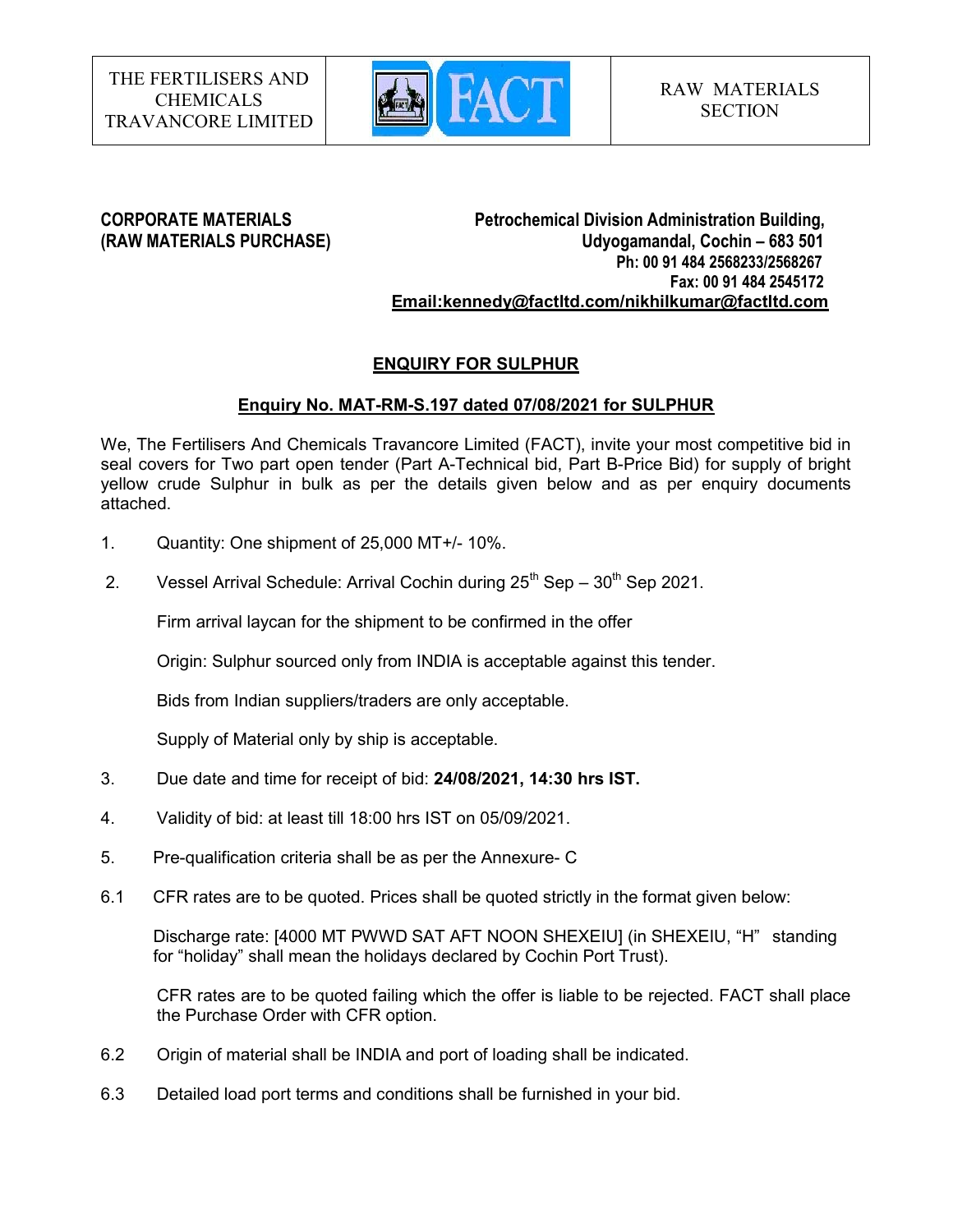

- 7.. Payment: Preferably within 15 days of receipt of Material. If payment required by L/C, L/C charges at the ruling rate will be added to the quoted price for evaluation purpose. Vendors who have not supplied Sulphur to FACT so far/other fertilizer companies in India, during the past three years as on the date of bid opening, payment for the first shipment shall be CAD after acceptance of the material based on analysis of the sample taken at the disport by surveyor appointed by FACT.
- 8. Specifications: Material supplied should conform to the specifications given in the Annexure. Moisture in excess of 0.5% determined at load port shall be deducted from the bill of lading weight and the net weight so arrived at shall be invoiced.
- 9. Terms and conditions shall be as per our Annexure attached. Please submit bid strictly in accordance with the same. Please note that we will arrange insurance through United India Insurance Company Limited and the rate of premium is inclusive of overage insurance premium.
- 10. Earnest Money Deposit (EMD) Bid Security Declaration as per attached Annexure H shall be submitted in lieu of EMD.
- 11. Security Deposit (SD): SD to be furnished as per cl. No.3 of Annexure E (Terms and Conditions of Purchase) of the enquiry.

The Seller shall provide within 15 days from the date of receipt of Letter of Intent, a Security Deposit, of 2% of the value of the order in the form RTGS/NEFT to FACT's account or cash or Bank Guarantee from a Nationalized / Scheduled / Foreign bank in the prescribed proforma. In the case of bank guarantee issued by branches abroad of foreign banks or bank guarantees issued by branches abroad of Indian banks, confirmation from a Nationalized / Scheduled bank situated in India shall be obtained. The bank Guarantee shall be valid till the expiry of the contract with a claim period of six months thereafter. Validity shall be further extended on demand as per terms of our BG proforma.

The Security Deposit shall not carry any interest and shall be refunded only after successful completion of the supply of Sulphur as per this Purchase order after deducting all amounts due to FACT, when the claim period is over.

FACT's account details to enable RTGS/NEFT payment is given below.

STATE BANK OF INDIA,COMMERCIAL BRANCH VANKARATH TOWERS,PADIVATTOM COCHIN 682024 CONTACT NOS : BOBEN MATHAI : 8593070731 BRANCH LANDLINE : 0484 - 2340028/29

A/c No : 10590232386 IFSC : SBIN0004062 SWIFT : SBININBB245 TYPE : CC ACCOUNT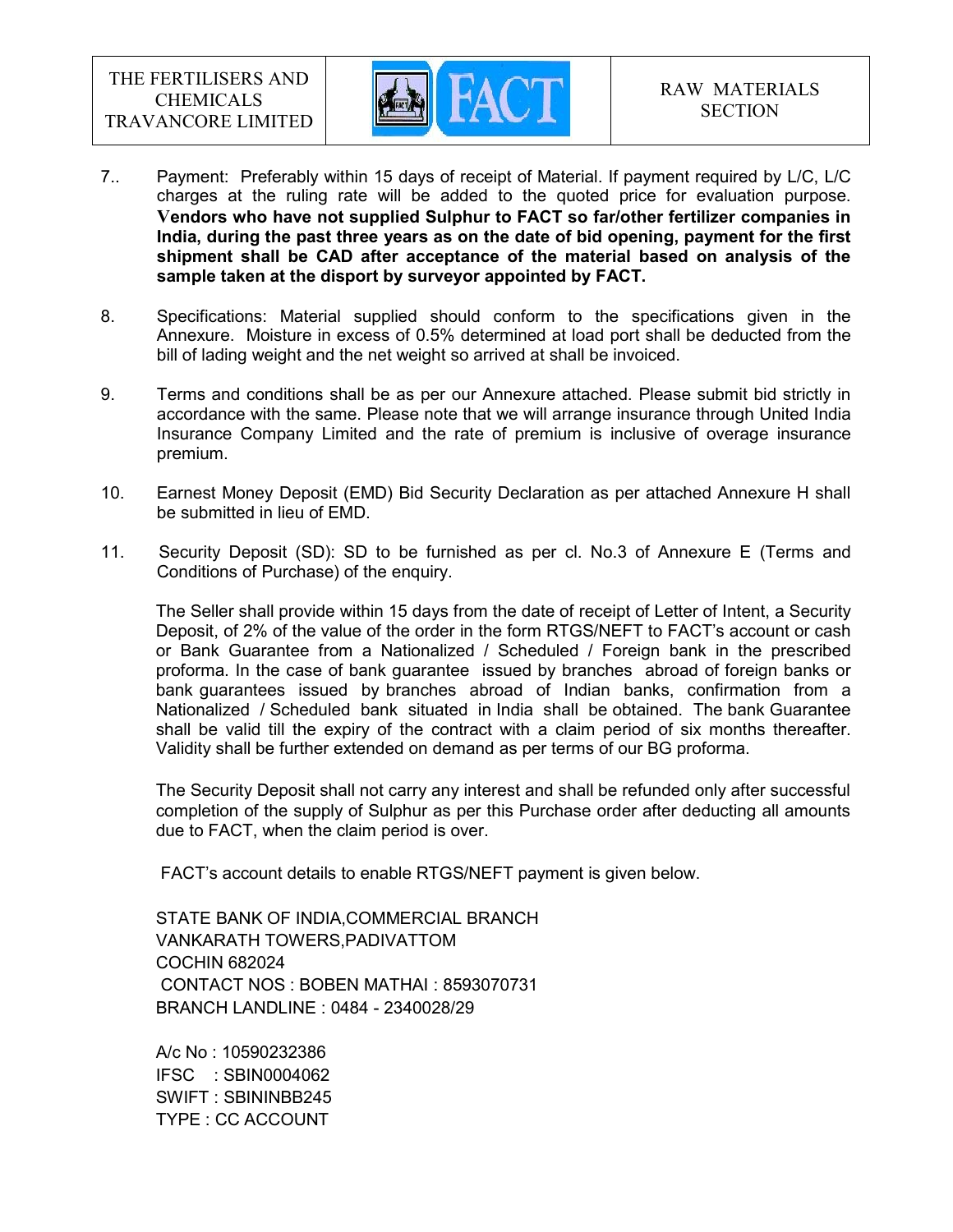

In case SD is remitted as BG, BG from FACT approved bankers to be submitted. List of FACT approved Bankers for Bank Guarantee is attached.

12. We should be in receipt of your bid before 1430 hrs IST on the due date, in sealed envelope, super scribing the Enquiry Number and due date, addressed to the Assistant Officer (Administration), Central Bid Registration Cell, P.D .Administration Building, FACT Ltd., Udyogamandal, Cochin - 683 501. Even though this enquiry stipulates sealed cover bid, Offers sent by E-mail shall be considered as a special case. Email shall be sent to

 PART A-Technical bid shall be sent nikhilkumar@factltd.com/kennedy@factltd.com PART B-Price bid shall only be sent to S197@factltd.com.

13. Due date / Time for submission of bids: 24/08/2021 / 14.00 hrs IST. Date /Time of opening of bids (Part-A): 24/08/2021 / 14.30 hrs IST. On the specified bid opening date, Part A bids will be opened in the presence of bidders or their authorized representative present. Part B bids of those bidders whose bids are found acceptable based on pre- qualification and techno-commercial evaluation only will be opened. Such bidders shall be informed of the same.

- 14. NOTES: -The following points may be noted while submitting your offer.
- a) Bids submitted shall be complete giving all the requirements as per the enquiry. Evaluation of bids shall be made based on the details given in the bid. Post-bid clarifications on price, quantity, delivery schedule, discharge rate, payment terms and shipment terms are unacceptable except for any post bid clarification, only against specific request from our end. Clarifications on suo-motu basis will be summarily rejected and such action by bidders will be viewed seriously.
- b) Evaluation will be done on landed cost at Cochin Port on shipment to shipment basis including Insurance charges, applicable port dues, GST etc. based on the CFR price on Cash basis and with 180 days credit and FACT will have the option to choose the cheaper option. In case a bidder does not quote for 180 days credit or has offered credit for a period shorter than 180 days, the same will be loaded with interest  $@5.29\%$  pa for the balance period up to 180 days for evaluation.
- c) All vessels calling at Cochin Port should have valid P&I and Classification certificates, which should be covered by International Group of P & I Clubs and classified with International Association of Classification Societies as stipulated by the Ministry of Shipping, Govt. of India. If not, necessary relaxation has to be taken by Vessel Owner from Ministry of Shipping, Govt. of India as per circular No.SR-12020/2/2011-MG dated 2 Aug'12 issued by Ministry of Shipping, well in advance of vessel's arrival, failing which permission will not be granted by Port for berthing of vessel.
- d) If payment quoted is through LC, bank charges as below will be loaded for evaluation.; Inland LC Charges : 0.1875% p.a.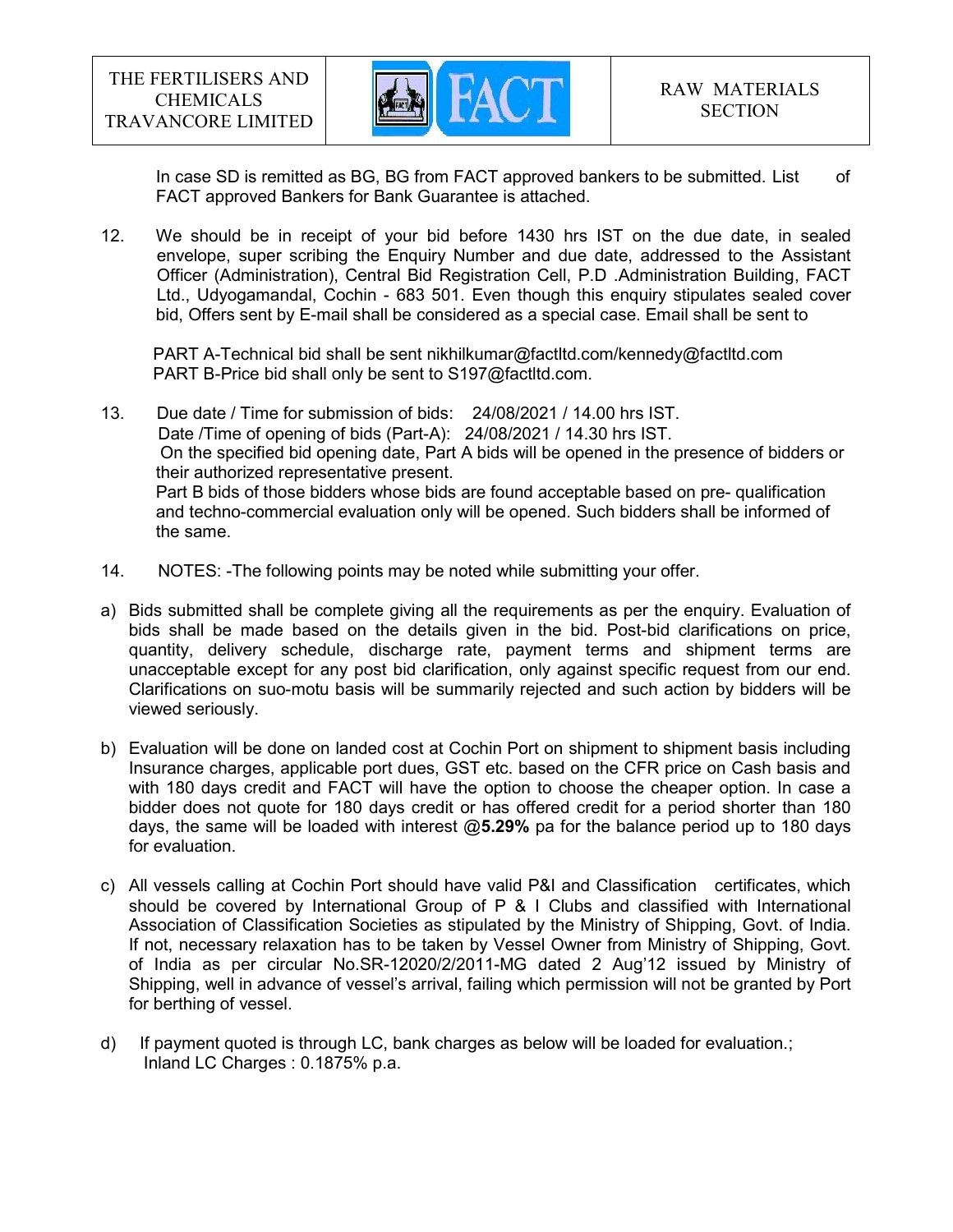

e) Offers with discharge rate higher than specified will be rejected. Deviations on other shipment terms like shifting cost, time etc. may be considered, but with loading of additional cost.

For FACT Ltd, Cochin Deputy General Manager (Materials) RM

Enclosures:

|                 | Annexure - A   | <b>Specifications of Sulphur</b>        |
|-----------------|----------------|-----------------------------------------|
| 2               | Annexure - B   | <b>Instructions to Bidders</b>          |
| 3               | Annexure - C   | <b>Pre-Qualification Criteria</b>       |
| $\overline{4}$  | Annexure - D   | <b>Price Bid Format</b>                 |
| 5               | Annexure - E   | <b>Terms and Conditions of Purchase</b> |
| 6               | Annexure - F   | <b>Shipment Terms for CFR Purchase</b>  |
| 7               | Annexure - G   | <b>Compliance Statement</b>             |
| 8               | Annexure - H   | <b>Bid Security Declaration</b>         |
| 9               | Annexure - I   | Unpriced copy of Price bid Format       |
| 10              | Annexure $-$ J | <b>Pre-qualification Questionnaire</b>  |
| 11              | Annexure $-$ K | Details of previous supplies            |
| 12 <sup>2</sup> | Annexure $- L$ | <b>List of Banks</b>                    |
| 13              | Annexure - M   | Proforma of Bank Guarantee for          |
|                 |                | <b>Security Deposit</b>                 |
| 14              | Annexure -N    | <b>Integrity Pact</b>                   |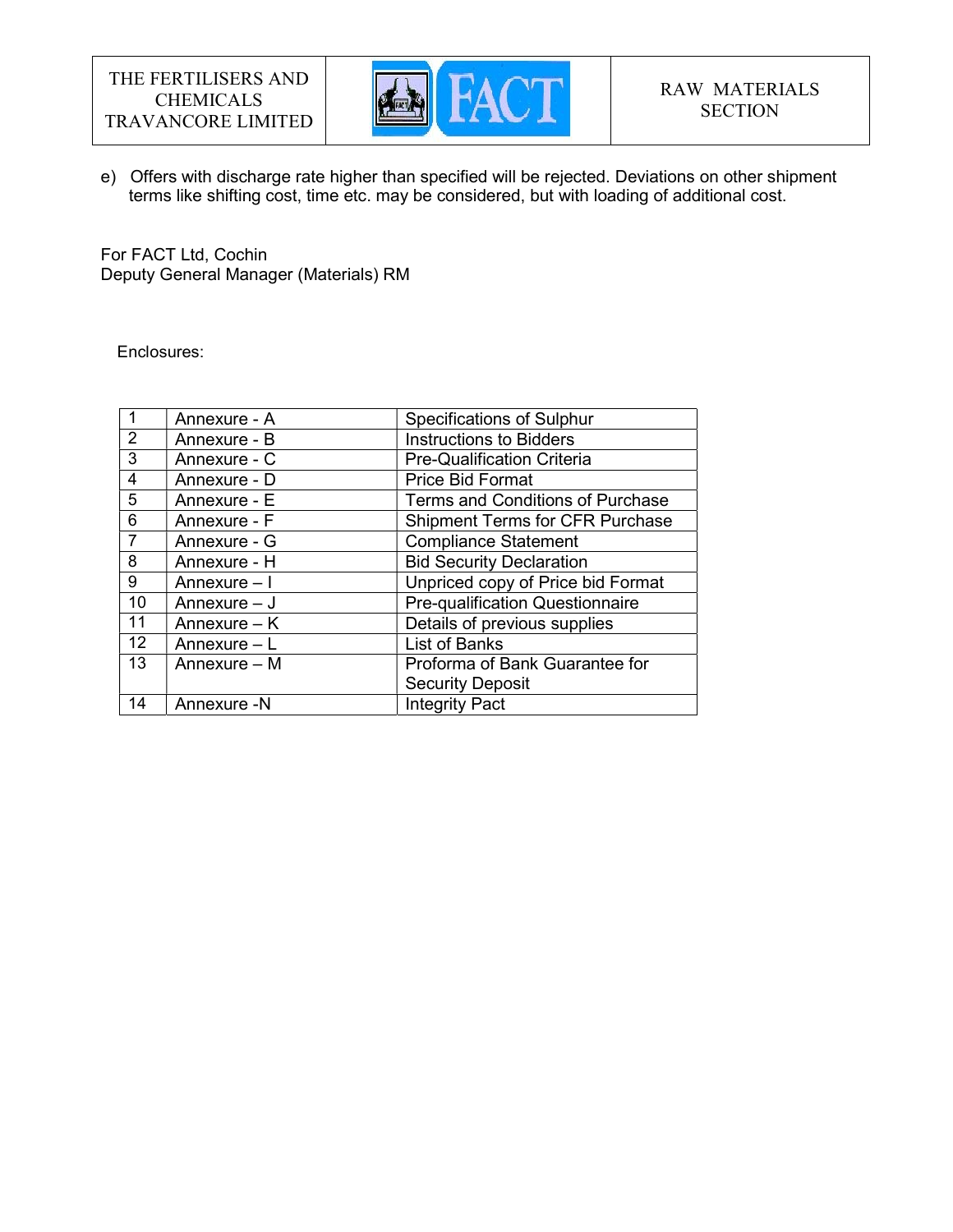

#### Annexure - A

# SPECIFICATION OF SULPHUR

Physical:

a) Colour & Shape : Sulphur should be bright yellow, in the form of granules or prills or pellets. b) Sieve requirements :  $-100$  mesh/+200 mesh - 0.5% max.<br> $-200$  mesh - Nil  $-200$  mesh c) Bulk density (uncompacted) :  $1.24$  g/(cm)<sup> $\textdegree$ 3 max.</sup>

Chemical:

| : 99.5% min. by weight on dry basis.      |
|-------------------------------------------|
| : 0.05% max. by weight on dry basis       |
| : 0.05% max. by weight on dry basis       |
| : 0.25 ppm max. by weight on dry basis    |
| : 1.00 ppm max. by weight on dry basis    |
| : 1.00 ppm max. by weight on dry basis    |
| : 0.02% max. by weight on dry basis       |
| : 50 ppm max. by weight on dry basis      |
| : Not to exceed 3% by weight on wet basis |
|                                           |

MOISTURE IN EXCESS OF 0.5% DETERMINED AT LOADPORT SHALL BE DEDUCTED FROM THE BILL OF LADING WEIGHT AND THE NET WEIGHT SO ARRIVED AT SHALL BE INVOICED.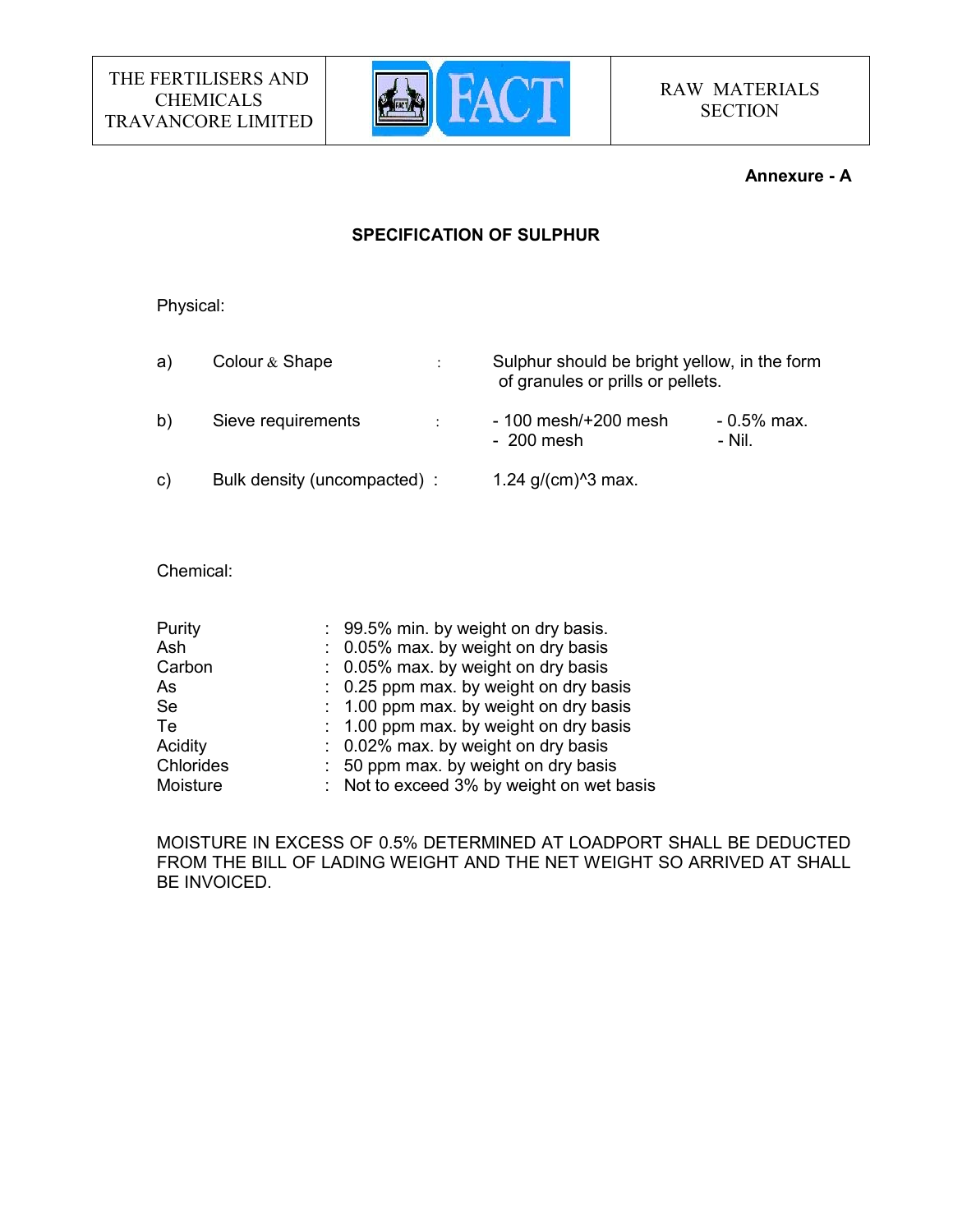

#### Annexure - B

#### INSTRUCTIONS TO BIDDERS

#### DEFINITIONS:

- FACT: Shall mean the FERTILISERS AND CHEMICALS TRAVANCORE LTD., with registered office at Udyogamandal and its various divisions. This enquiry is sent by the head office.
- BIDDER: Shall mean the Indian firm/manufacturer/trader/individual who submits bid in response to this enquiry.
- SELLER: Shall mean the Indian firm/manufacturer/trader/individual on whom fact places the purchase order.

CONTRACT VALUE: Total all inclusive price for the order quantity.

1.0. SUBMISSION OF BIDS:

The bid shall contain as integral part of the same the following compliance statement:

 "WE HAVE READ, UNDERSTOOD AND ACCEPTED THE TERMS AND CONDITIONS OF PURCHASE AND RELATED DOCUMENTS AND SUBMIT OFFER AS PER TECHNICAL SPECIFICATION GIVEN IN Enquiry No. MAT-RM-S.197".

Deviations, if any, should be clearly spelt out for our evaluation.

 Bid shall be submitted on two-part basis. Part A shall consist of pre-qualification cum Techno-commercial bids and Part B bid shall be Price Bid. Part A bid shall contain all relevant documents as required for pre-qualification and all Annexures A to H including their guaranteed specification. Price shall be quoted only in the Price Bid Format. The bid shall be signed by the authorized signatory on all pages, both in Part A bid and Part B bid. Part A bid and Part B Bid shall be sealed in separate covers, super scribing the Enquiry No. and due date. The two sealed covers containing Part A and part B bid shall be enclosed in another envelope and sealed and shall super scribe the enquiry No and due date. Even though this enquiry stipulates two part bid, Offers sent by E-mail shall be considered as a special case. Email shall be sent separately as per below;

PART A-Technical bid shall be sent nikhilkumar@factltd.com/kennedy@factltd.com

PART B-Price bid shall only be sent to S197@factltd.com.

- 2.0. PRICING:
- 2.1. Prices shall be firm for CFR option on dry basis.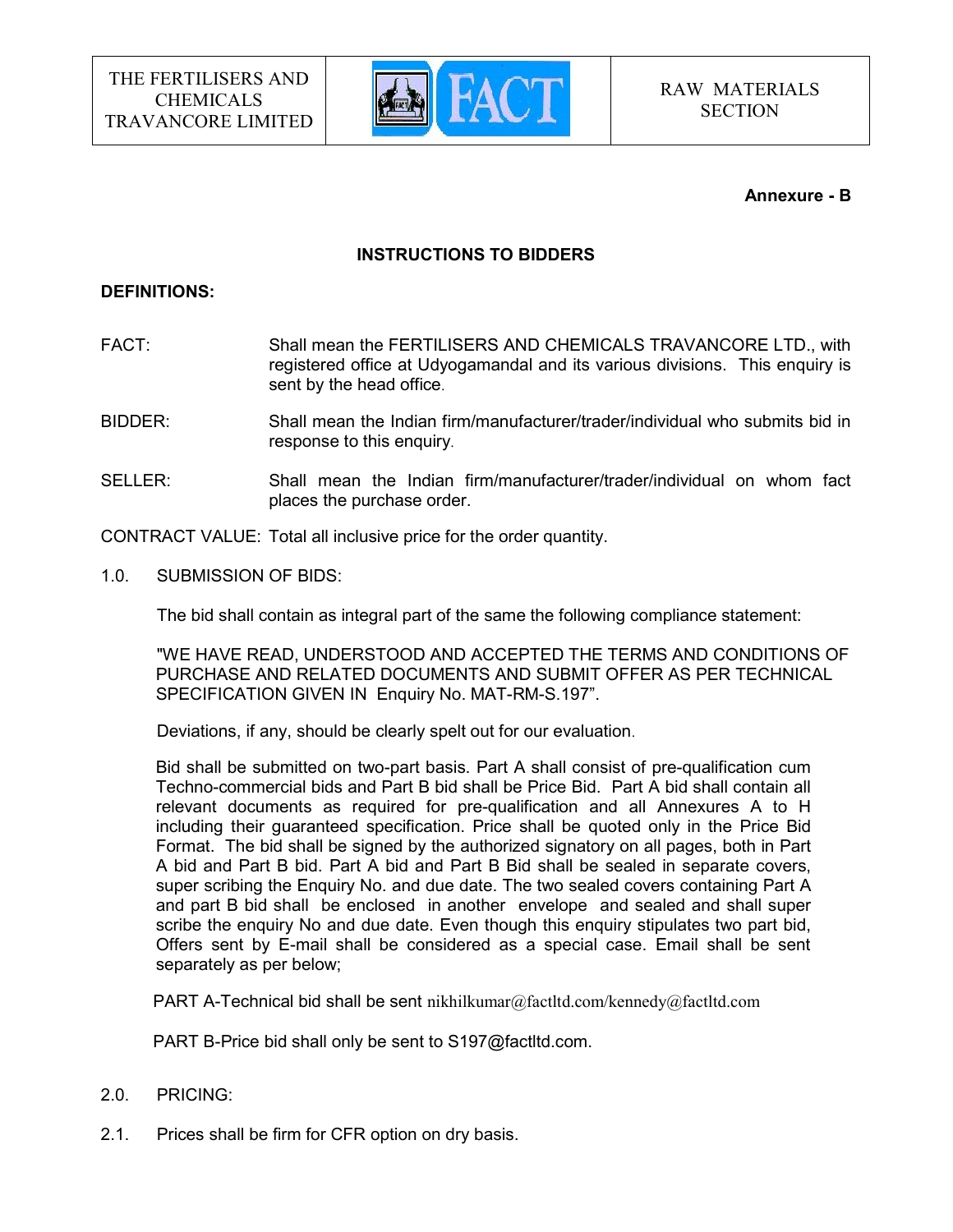

- 2.2. Bidder shall quote cash price (at sight) as well as credit price for a period upto 180 days from BL date.
- 3.0. The bids shall be neatly written in ink/typed with pages consecutively numbered and shall be signed on all pages. Bids shall be free from over writing and all corrections shall be duly attested by the bidder. All rates shall be filled in figures and words, if there is any difference between the amount given in figures and words, the lower of the two shall be considered.
- 3.1. The bids shall be signed by authorized persons only.
- 3.2. Bidders shall study carefully the terms and conditions of purchase, shipment terms for CFR contract sent along with this enquiry. All conditions set out therein shall be binding on the bidders unless conflicting with any conditions expressly stated by fact, while accepting any bid in the event of such acceptance.
- 3.3. Bids shall be addressed to the asst. officer (administration), central bid registration cell, PD. administrative building, fact ltd, Udyogamandal - 683 501 and shall reach the above address not later than the time stipulated in the enquiry. if bids are sent by e-mail, it should reach us within the due time. Delayed/late bids are liable to be rejected.
- 3.4. Bidders representatives attending the bid opening shall bring with them the authorization from the bidder.
- 3.5. The original bid shall not be withdrawn within the validity period even if negotiations are done or counter offer made by us.
- 4.0. FACT is not bound to accept the lowest bid and reserves the right to reject any or all the bids without assigning any reason (s) whatsoever. FACT also reserves the right to place order/ orders on one or more bidders or cancel this enquiry.
- 5.0. FACT reserves the right to extend without giving any reason (s) the closing date/time of the enquiry.
- 6.0. Enquiry documents are not transferable.
- 7.0. Details required regarding Indian agent vide cl.16 and its sub-clauses shall be submitted at the time of bidding.
- 8.0. Fraud prevention policy: you shall comply with fraud prevention policy of fact 2012(fppf 2012). the said policy is available in fact website www.fact.co.in
- 9.0 The following officer in administration department is authorized to receive bids, in case the bids are submitted by hand.

Mrs. Ancy Mathew ,AO (administration).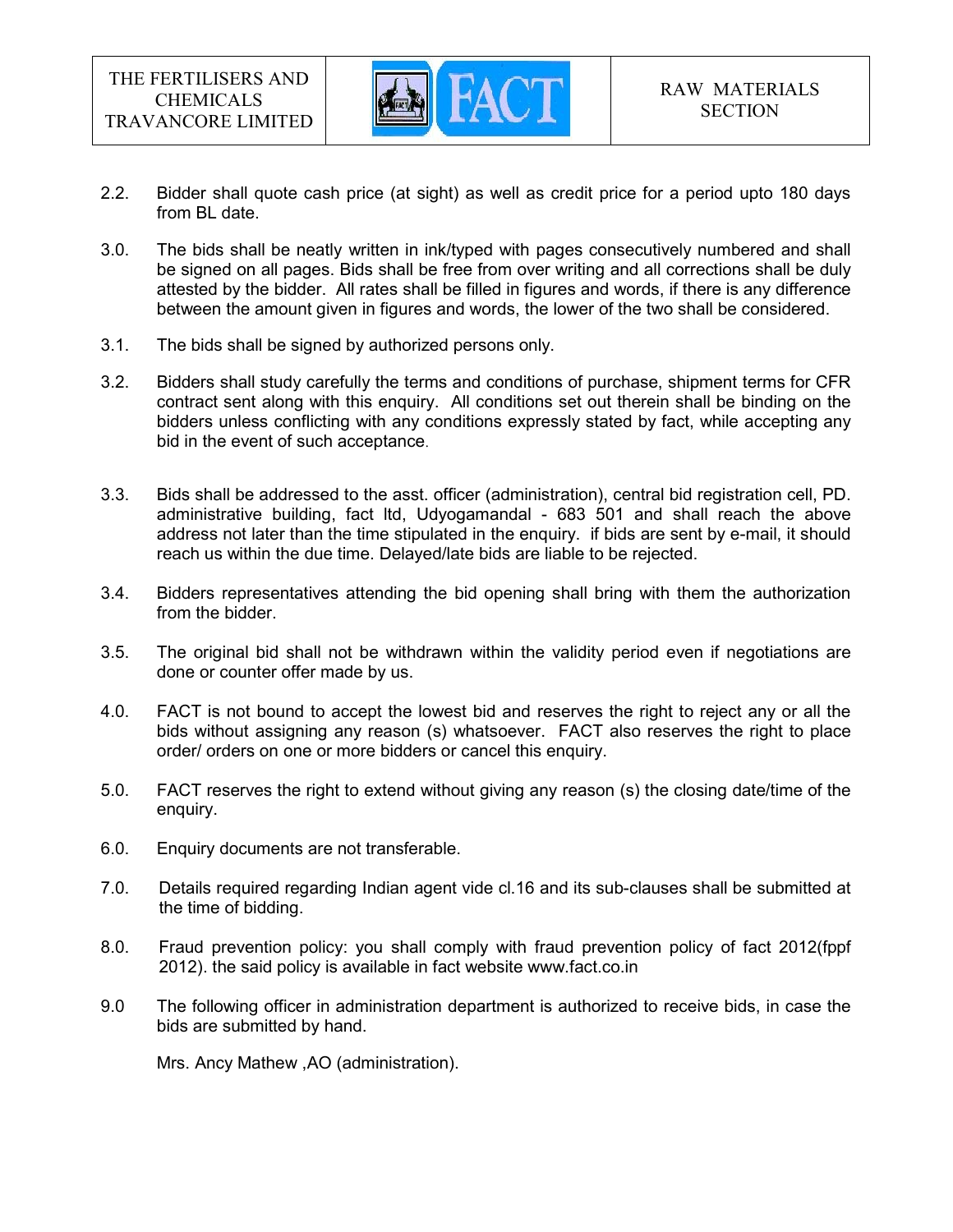

10.0 This tender shall be based on MSME order dt. 23rd March 2012, and as amended from time to time, pertaining to Public Procurement Policy in respect of procurement of goods and services, produced and provided by micro and small enterprises, including special benefits to MSE firms owned by SC/ST and women entrepreneurs, on furnishing relevant documents as proof(Subject to declaration of Udyam Registration Numbers by the vendors on CPP Portal and uploading the copy of latest valid Udyam Registration Certificate along with their bid). Bidders will get the benefit of PP policy only if they are MSE bidders at the time of submission of their offers.

In divisible tenders, participating MSEs quoting price within price band of L1+15% shall also be allowed to supply a portion of requirement by bringing down their price to L1 price in a situation where L1 price is from someone other than an MSE. Such MSEs shall be allowed to supply atleast 25% (or as applicable) of the total tendered value. In case of more than one such MSE, the supply will be shared proportionately (to tendered quantity). Special provisions extended to certain categories of MSEs as per the order shall also be applicable.

In case of non-divisible tenders, an MSE quoting in the price band of  $L1+15%$  may be awarded for full/compete work of tendered value, considering the spirit of policy for enhancing the Government procurement from MSEs subject to bringing down of price to L1 by the MSE concerned.

The present tender is non-divisible.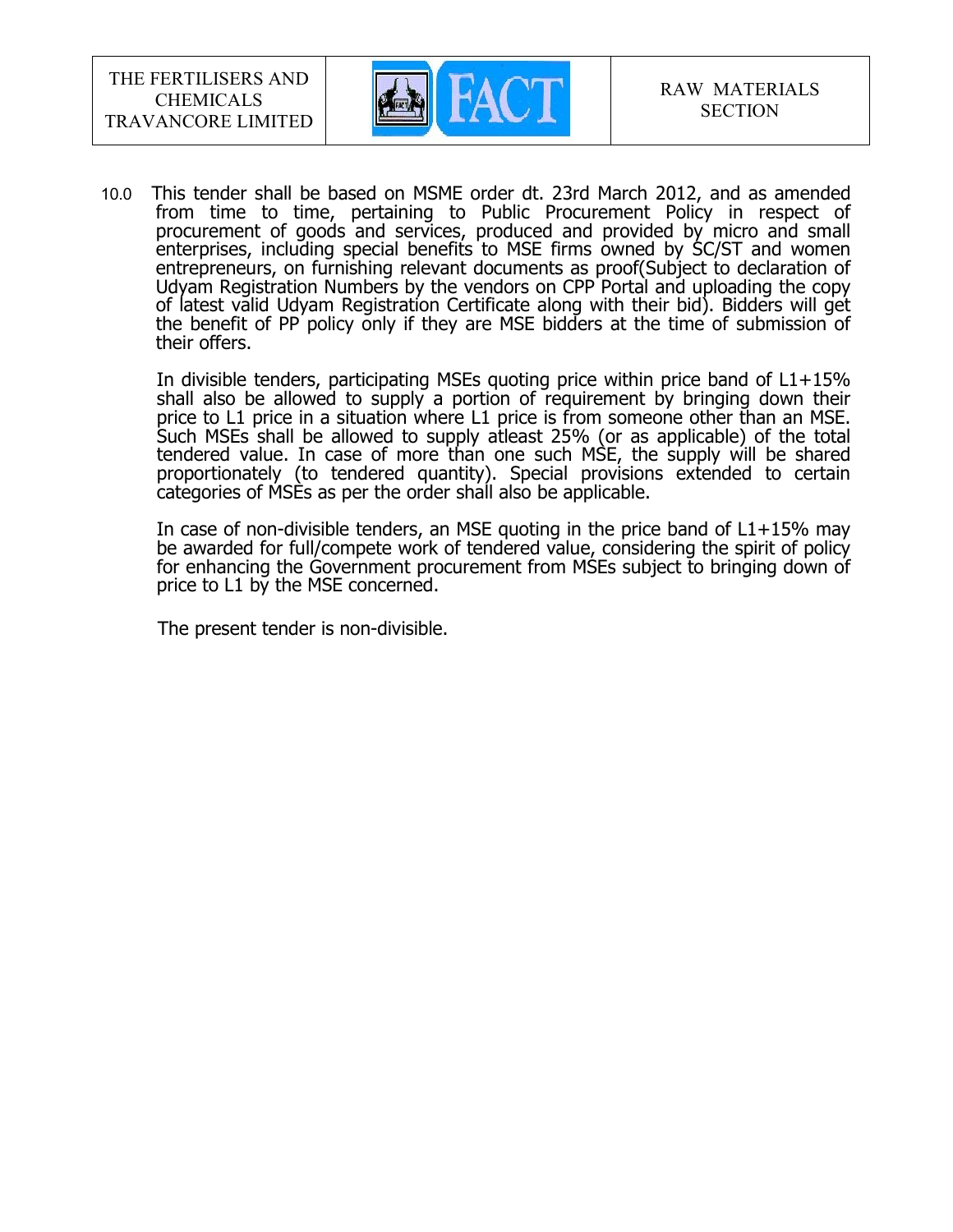

#### Annexure - C

#### Pre-qualification criteria:

#### A) Producer:

(i) Should have facilities to produce at least 50,000 MT per annum of formed Sulphur (i.e. in the form of granules / prills / pellets) meeting the chemical specification shown above. Copy of quality/analysis report showing the specification of Sulphur duly attested by the applicant' authorized signatory shall be furnished as documentary evidence.

 (ii) Should have supplied at least 10,000 MT of formed Sulphur during any one of the preceding three years ending as on the date of application for pre-qualification. Copies of Purchase Orders and Invoices / B/Ls for the supplies, duly attested by the applicant's authorized signatory shall be furnished as documentary evidence in support of the above.

#### B) Trader

(i) Should have supplied to any buyer (in India or outside) at least one shipment of 10,000 MT+/- 10% Sulphur or any other bulk solid cargo such as rock phosphate, fertilizers, minerals such as iron ore, coal, etc., on CFR basis during any one of the preceding three years ending as on the date of the application for pre-qualification.

The following relevant documents, duly attested by the Applicant's Authorized Signatory, shall be submitted in support of the above:

- i) Copy of Purchase Order(s)/Agreement(s)
- ii) Copy of Bill of Lading
- iii) Copy of Invoice(s)

(ii) Traders who have not supplied Sulphur to any buyer (inside or outside India) shall also submit Letter(s) issued by the Sulphur Producer's Authorized Signatory confirming to backup with respect to quality and quantity along with copy/copies of Analysis Reports showing all parameters as per FACT specifications, duly attested by the Producer's Authorized Signatory.

#### Note:

1). Vendors who have not supplied to FACT earlier shall be required to furnish requisite Earnest Money Deposit and Security deposit as per FACT's tender terms.

2). In the case of bidders who have not supplied Sulphur by ship to FACT so far /other fertilizer companies in India, during the past three years, as on the date of bid opening, payment for the first shipment shall be Cash Against Documents after acceptance of the material based on analysis of the sample taken at the Disport by Surveyor appointed by FACT.

Origin: Sulphur sourced only from INDIA is acceptable against this tender.

Bids from Indian suppliers/traders are only acceptable.

Supply of Material only by ship is acceptable.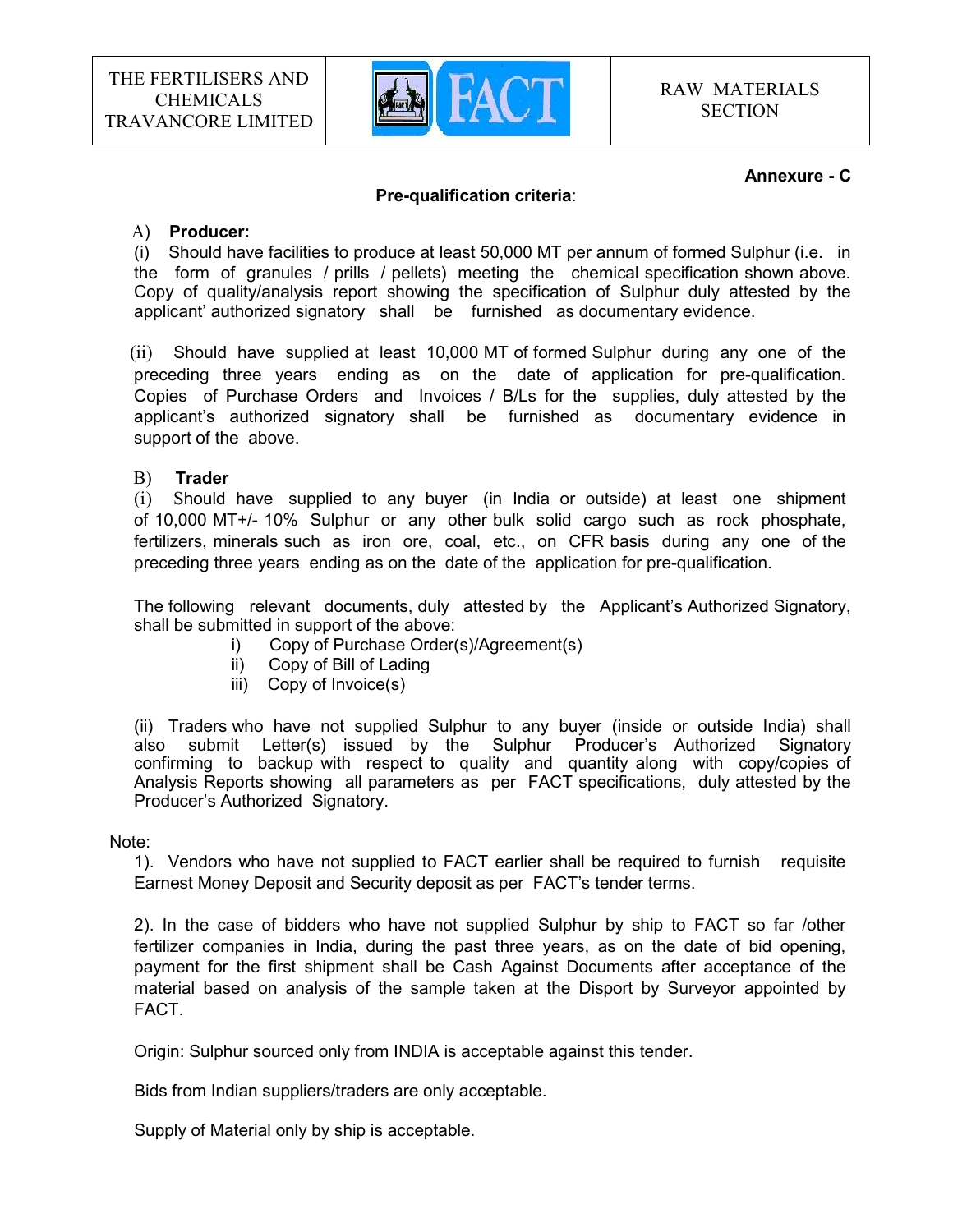T

 $\Gamma$ 



#### Annexure - D

 $\overline{\phantom{a}}$ 

# Enquiry No. MAT-RM-S.197 dated 07/082021 for SULPHUR

#### Price Bid Format- Domestic Supplies

| SI. No | Price elements                                                           | Rs. Per MT           |
|--------|--------------------------------------------------------------------------|----------------------|
|        | Price for delivery at Cochin port (CFR)<br>[Payment on Cash Basis]       |                      |
| 2      | Price for delivery at Cochin port (CFR)<br>[Payment on Credit Basis]     |                      |
| 3      | IGST or SGST plus CGST as applicable [Payment on Cash<br>Basis]          |                      |
| 4      | IGST or SGST plus CGST as applicable [Payment on Credit]<br>Basis]       |                      |
| 5      | Total landed cost -On Cash basis including GST                           |                      |
| 6      | Credit period offered (No. of days)                                      | days from BL<br>date |
|        | Total landed cost –<br>With Credit period as in (6) above including GST. |                      |

Total quantity offered : ………………………. MT

Port of loading the set of the set of the set of the set of the set of the set of the set of the set of the set of the set of the set of the set of the set of the set of the set of the set of the set of the set of the set

Arrival Cochin lay can :

[Loadport laycan : ………… \_ ………………

Loading period at load port : ............ Hours

Sailing time to Cochin : ......... days]

Name of Bidder:

Signature of Authorized Signatory: Date:

Place: Seal: Seal: Seal: Seal: Seal: Seal: Seal: Seal: Seal: Seal: Seal: Seal: Seal: Seal: Seal: Seal: Seal: Seal: Seal: Seal: Seal: Seal: Seal: Seal: Seal: Seal: Seal: Seal: Seal: Seal: Seal: Seal: Seal: Seal: Seal: Seal:

Notes: 1.Origin: Sulphur sourced only from INDIA is acceptable against this tender.

2. Bids from Indian suppliers/traders are only acceptable.

3. Supply of Material only by ship is acceptable.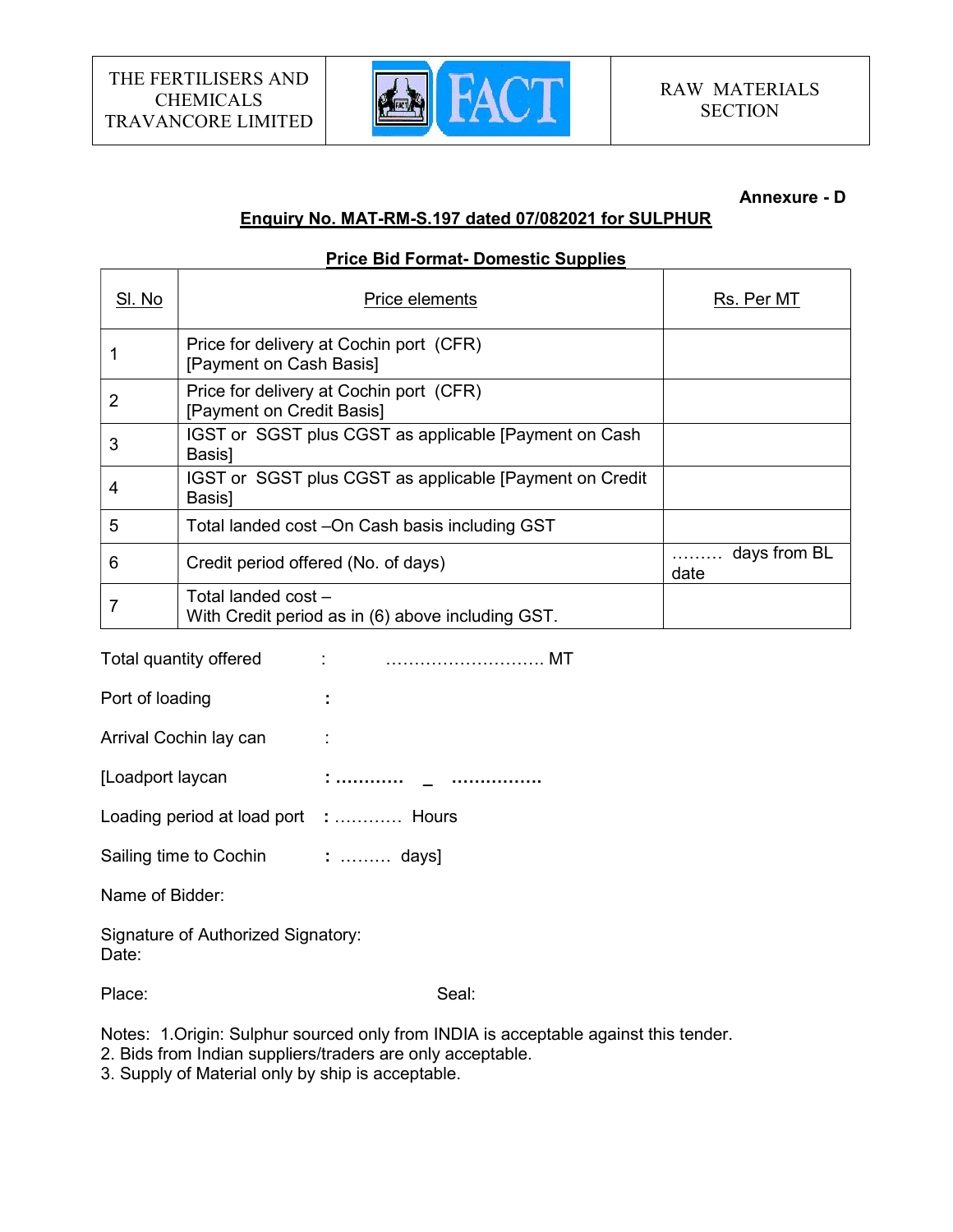

#### Annexure - E

# TERMS AND CONDITIONS OF PURCHASE

- 1. The Purchase Order is placed with CFR option Seller shall then make CFR arrangements for the agreed laycan only.
- 2. Taxes :

All levies, taxes Shall be to FACT's account.

3. Security Deposit:

 Vendors who have not supplied Sulphur to FACT earlier shall be required to furnish requisite Security deposit as per FACT's tender terms. The Seller shall furnish Security Deposit equivalent to 2% of the value of the order within 10 days from the date of Letter of Intent by RTGS/NEFT to FACT's account or cash or Bank Guarantee. Bank Guarantee shall be kept valid for a minimum period of 6 months, with a further claim period of 6 months. Validity shall be further extended on demand as per terms of our BG proforma.

The Security Deposit shall not carry any interest and shall be refunded only after successful completion of the supply of Sulphur as per this Purchase order after deducting all amounts due to FACT, when the claim period is over.

FACT's account details to enable RTGS/NEFT payment are given below.

STATE BANK OF INDIA,COMMERCIAL BRANCH VANKARATH TOWERS,PADIVATTOM COCHIN 682024 CONTACT NOS : BOBEN MATHAI : 8593070731 BRANCH LANDLINE : 0484 - 2340028/29

A/c No : 10590232386 IFSC : SBIN0004062 SWIFT : SBININBB245 TYPE : CC ACCOUNT

In case SD is remitted as BG, BG from FACT approved bankers to be submitted. List of FACT approved Bankers for Bank Guarantee is attached.

- 4. Payment:
- 4.1 Payment: In the case of vendors who have supplied Sulphur to FACT earlier payment shall be by LC/ RTGS/NEFT / CAD. In the case Vendors who have not supplied Sulphur to FACT so far/other fertilizer companies in India, during the past three years as on the date of bid opening, payment for the shipment shall be Cash Against Documents after acceptance of the material based on analysis of the sample taken at the Disport by Surveyor appointed by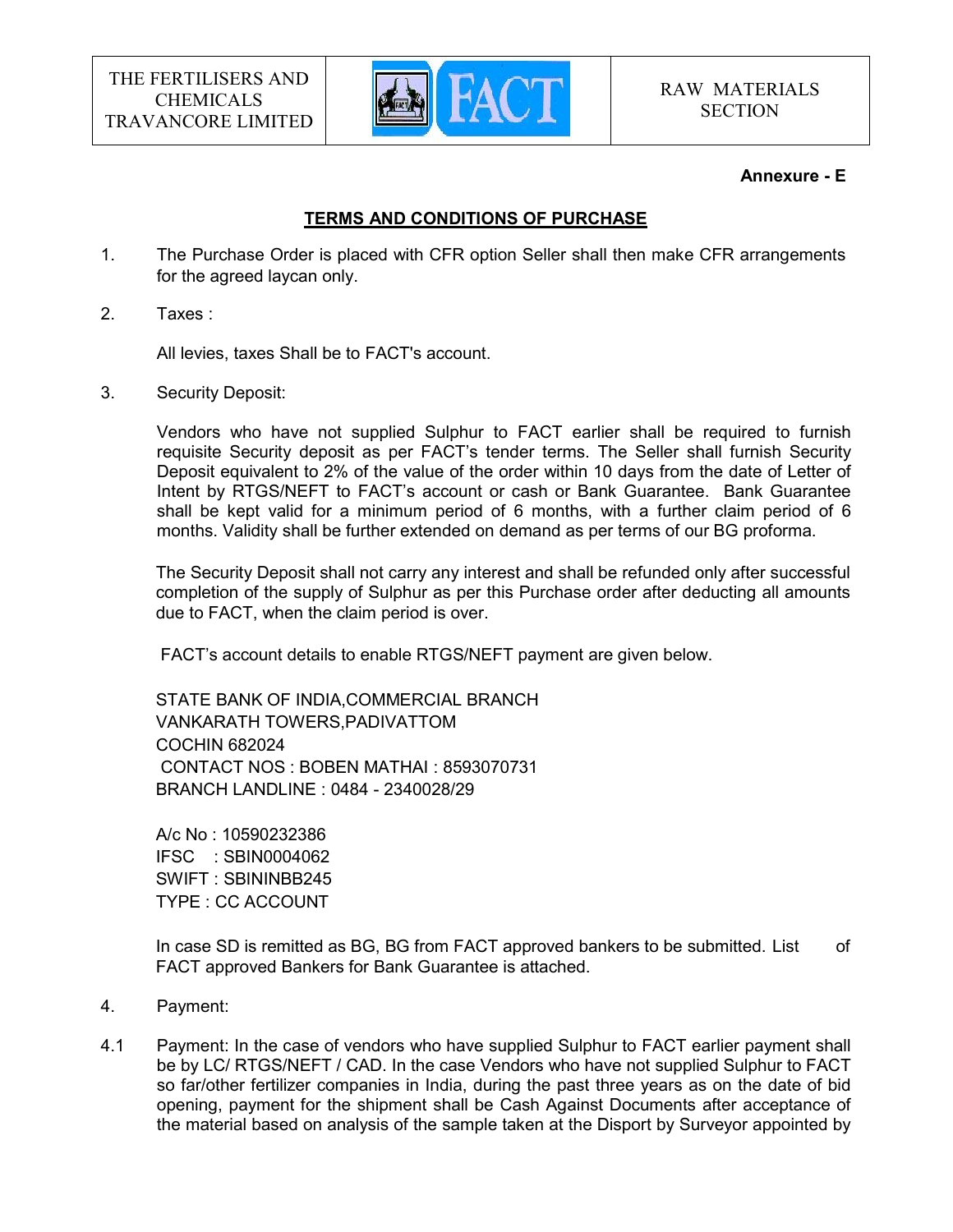

FACT. Payment shall be made by RTGS/NEFT/ to Seller's designated bank account against clean and complete shipping documents presented to FACT , Seller's full address, style and account no. and the name and account no. of their banker's correspondent bank in INDIA shall be furnished in the offer.

**Contract of the Contract of Contract of the Contract of Contract of Contract of Contract of Contract of Contract of Contract of Contract of Contract of Contract of Contract of Contract of Contract of Contract of Contract** 

- 4.2 Payment by way of L/C to Seller's designated bank against clean and complete shipping documents present to FACT's bank through seller's bank. L/C opening charges shall be to FACT's account. Other charges including confirmation charges, in case confirmation is required, will be to Seller's account. L/C will normally be established prior to sailing of the vessel. FACT's confirmation that L/C has been opened will be deemed sufficient for this purpose. Any delay in interbank communication shall not be sufficient reason to delay nomination/ loading/sailing of the vessel.
- 4.3. FACT reserves the right to effect payment either on cash (at sight) or on credit basis. Exercising of this option will be intimated to Seller on shipment to shipment basis.
- 5. Shipping Documents:
- 5.1 Seller shall present following shipping documents for payment purpose:
	- a] Three original and three non-negotiable copies of clean on board bills of lading marked freight paid/payable by shipper as per Charter Party. In case of Charter Party Bills of Lading, it should bear an endorsement that all the relevant terms and conditions of the relative Charter Party are deemed to have been incorporated therein.

The B/Ls to show:

- 1] Purchase Order Number<br>21 L/C reference, if payment
- L/C reference, if payment is by L/C.
- b] Three signed commercial invoices and three copies of the same based on the Bill of Lading quantity and surveyor's certificate of analysis. The invoice shall show the following:
	- 1] B/L No. and date
	- 2] Purchase Order No.
- c] Certificate of origin issued by the concerned Chamber of Commerce.
- d] Certificate of weight issued by Independent Surveyor.
- e] Certificate of quality/analysis issued by independent surveyor.
- f] A certificate from the Seller stating that cable/telex/fax has been sent to FACT's underwriters for insurance purposes.
- g] A certificate from the seller to the effect that the goods supplied is in accordance with the relative purchase order.
- 5.2 All charges towards obtaining the above documents shall be to the account of Seller.
- 5.3 Routing of shipping documents shall be as follows:
	- 1] A copy each of B/L and Invoice shall be emailed within 2 days of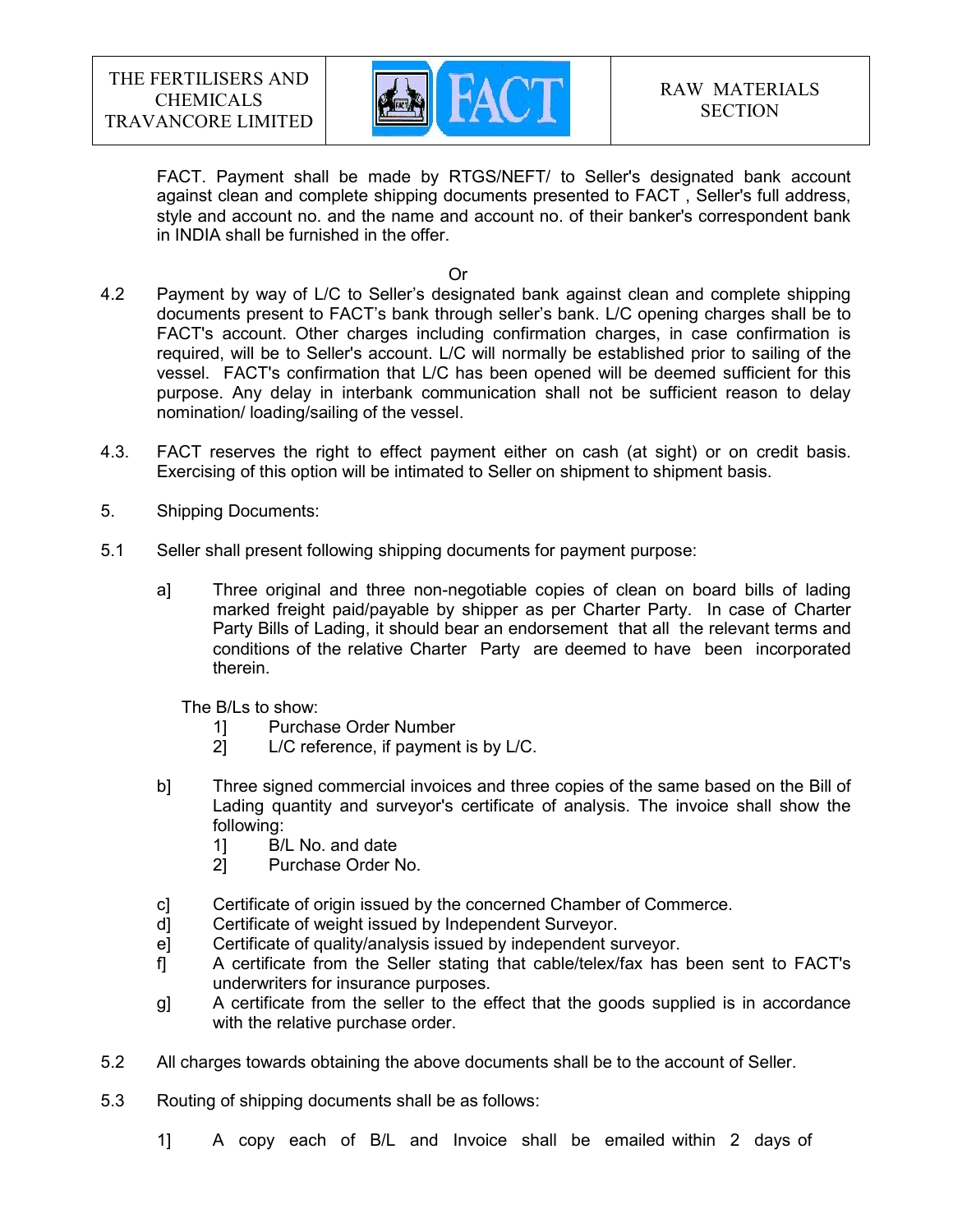

loading/sailing of the vessel to Senior Officer [Shipping] shipping@factltd.com, FACT Ltd., Willington Island cmwi@factltd.com; and Deputy General Manager (Materials) Raw Materials kennedy@factltd.com; FACT Ltd., Udyogamandal and Assistant Manager (D)- nikhilkumar@factltd.com

- 2] Original set of documents to be forwarded to the bank.
- 3] One set each, comprising of copies of the above documents to be forwarded to:
	- 1] DEPUTY GENERAL MANAGER [FINANCE] BILLS, HEAD OFFICE FACT LTD., UDYOGAMANDAL, COCHIN - 682 303.
	- 2] ASSISTANT GENERAL MANAGER [SHIPPING], FACT SHIPPING OFFICE, POST BOX NO.3703, WILLINGDON ISLAND, COCHIN 682 009.
	- 3] Dy. GENERAL MANAGER (MATERIALS)-RM, PD ADMINISTRATIVE BUILDING, PETROCHEMICAL DIVISION FACT Ltd., UDYOGAMANDAL, COCHIN - 683 501
- 6. Liquidated damages:

 The agreed shipment dates shall be firm and shall be treated as the essence of the contract. Any delay in effecting the shipment shall render the Seller liable for liquidated damages at the rate of 1/2% of the Purchase Order value of the shipment for every week or part thereof delay subject to a maximum of 2% of the value of the shipment.

- 7. Force Majeure:
- 7.1 If at any time during the existence of this contract if either Seller or FACT is unable to perform in whole or in part any obligation under this contract because of war, hostility, civil commotions, sabotage, quarantine restrictions, Acts of God and Acts of Govt. [including but not restricted to prohibition of exports or imports], fires, floods, explosions, epidemics, strikes, embargoes, then the date of execution of contract shall be rescheduled after considering FACT's production requirements, ullage, market conditions, prices, etc.
- 7.2 Any waiver/extension of time in respect of the delivery of any installment or part of the goods occasioned due to reasons in (i) above, shall not be deemed to be waiver/extension of time in respect of the remaining deliveries.
- 7.3 If operation of such circumstances exceeds three months, each party shall have the right to refuse further performance of the contract in which case neither Seller nor FACT shall have the right to claim damages.
- 7.4 The Seller and/or FACT who is unable to fulfill their obligations under the contract shall within 15 days of occurrence of any of the causes mentioned in this clause inform the other party, of the existence and termination of the circumstances preventing the performance of the Contract. Certificate issued by local Chamber of Commerce in the country of the Seller or FACT shall be sufficient proof of the existence of the above circumstances and their duration.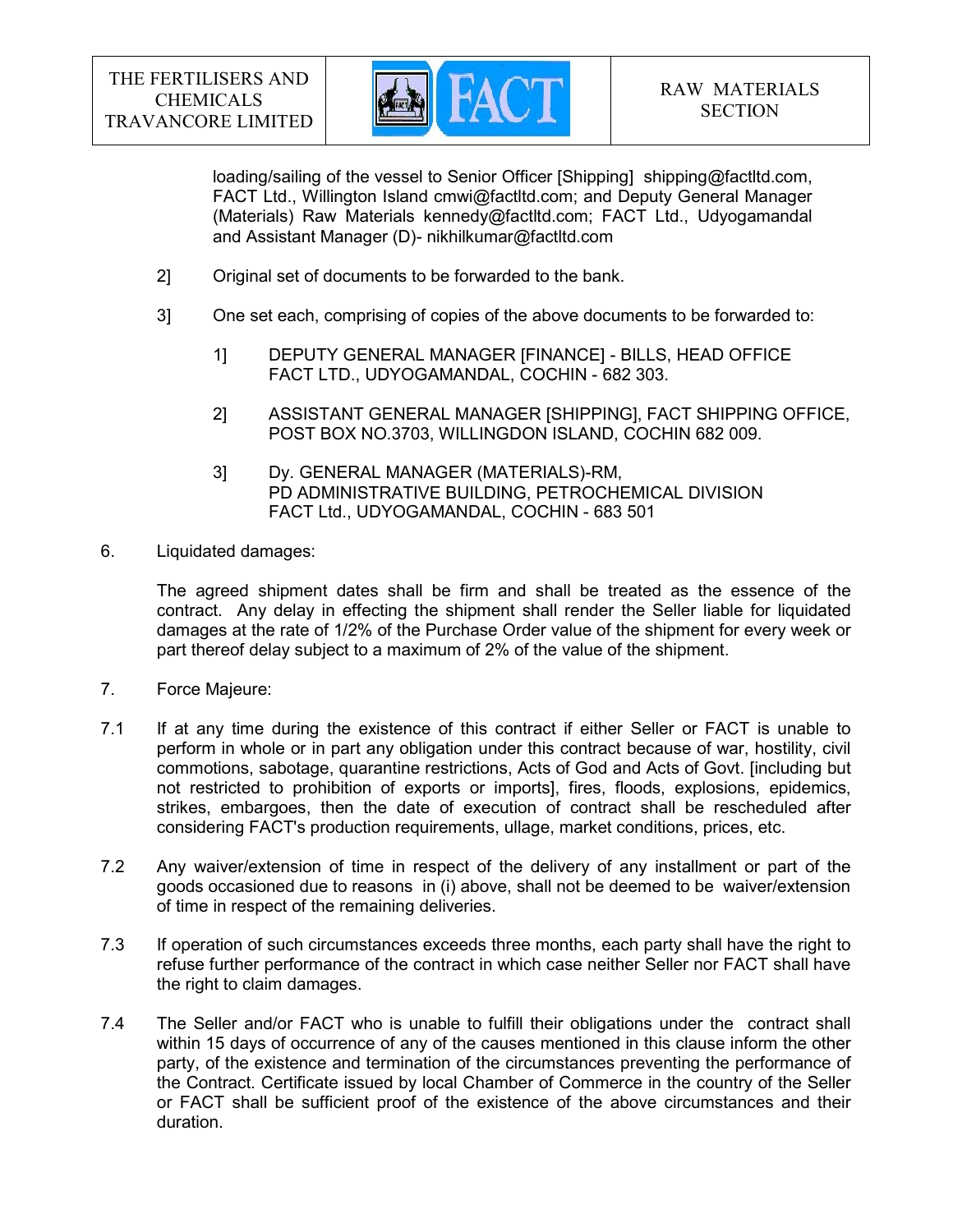

- 7.5 Non-availability of material shall not be an excuse to the Seller for not performing their obligations under the contract.
- 8. Default:

 In the event of any default by the Seller in executing the Purchase Order in accordance with the specifications and/or terms and conditions of the Purchase Order, FACT may terminate the Purchase Order without prejudice to any other right, remedy or option FACT may have. In the event of such termination, FACT shall have the right to procure the goods from other sources at the risk and cost of the Seller.

- 9. Determination of quality and quantity:
- 9.1 The quality and quantity of each shipment shall be determined at the loadport by an independent internationally reputed surveyor. The cost incurred towards the services of such independent surveyor (including issue of necessary quality and quantity certificates) shall be to Seller's account. However, FACT reserves the right to inspect the material or have the material inspected by another third party inspector prior to shipment with regard to both quantity and/or quality at FACT's cost, in which case, this certificate of quantity and/or quality shall be final.
- 9.2 The determination of product quality in respect of each shipment shall be undertaken by the independent surveyor and shall be used in the preparation of the certificate of quality. Two representative samples of each shipment shall be taken by the surveyor which shall be sealed and signed by the surveyor and the Seller. One sample shall be placed on board the vessel for the consignee and one shall be retained by Seller, as a reference sample for a period of 60 days from the date of completion of discharge, unless a dispute has arisen in which case the sample shall be retained until the resolution of such dispute.
- 9.3. In case the analysis report of the sample so received on board shows adverse variation compared to loadport analysis as per FACT's assessment, Seller has to arrange for analysis of the reference sample at his cost in the presence of FACT's representative, if so desired.
- 10. Shortage of more than 0.5% from the B/L quantity in weight determined at discharge port by draft survey shall be to Seller's account.
- 11. Title and Risk:

 Title to the goods and risk shall pass from Seller to FACT as per INCOTERMS 2000, as amended from time to time.

- 12. Amendment of the Purchase Order: Any amendment or modification to this Purchase Order shall be made in writing with the concurrence of the Seller, where required.
- 13. Law:

The governing law for this Purchase Order shall be Indian law. The proper language of the Purchase Order shall be English. The Seller agrees to submit himself to the Jurisdiction of Indian Courts of Law.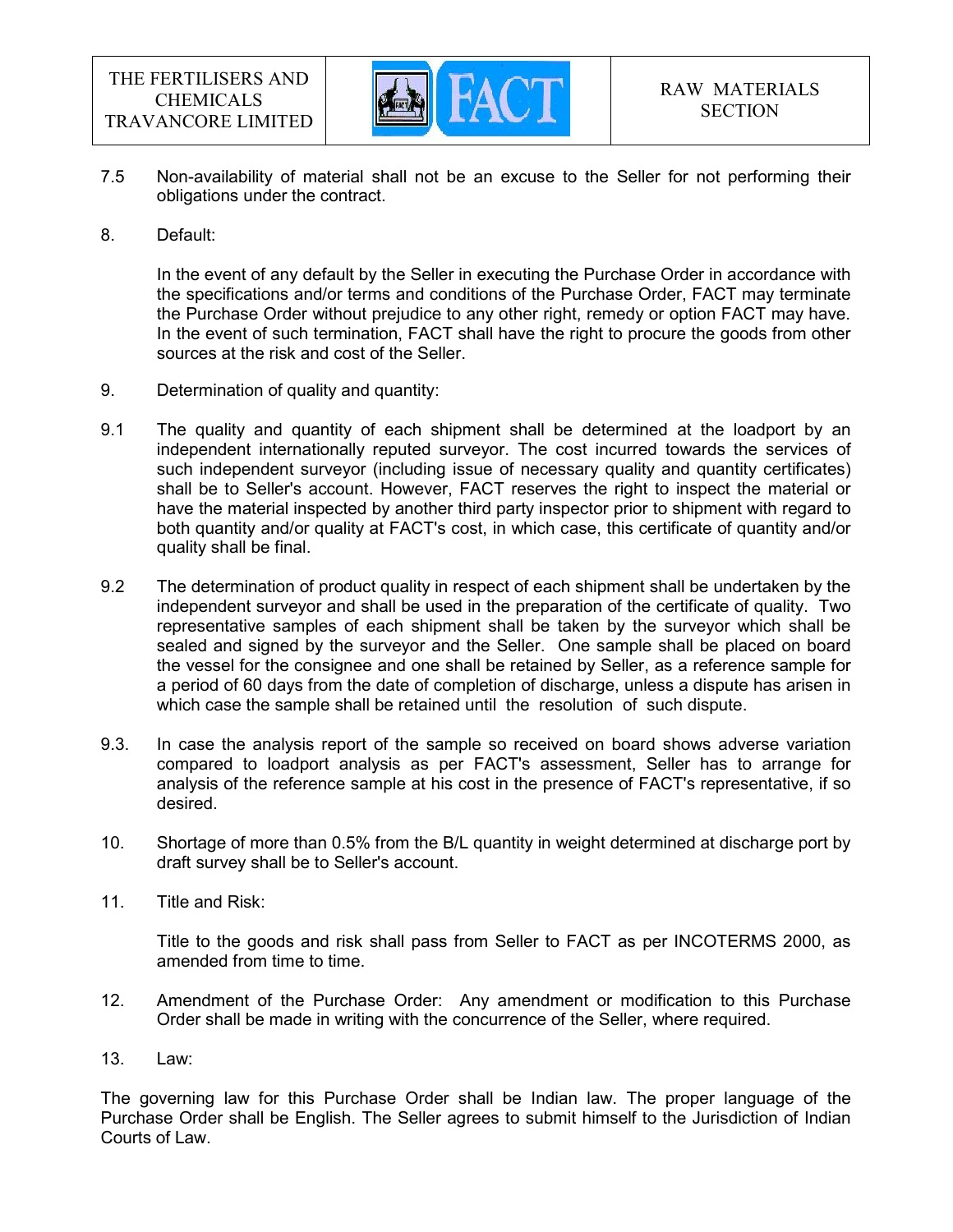

- 14. Seller warrants that the goods are free and clear of liens and encumbrances and that he has good and marketable title to the same.
- 15. Arbitration: If any dispute (s) arises out of or in connection with this contract, or in respect of any defined legal relationship associated therewith or derived therefrom, the parties agree to submit the disputes to arbitration under the ICADR (International Centre for Alternative Dispute Resolution) Arbitration Rules 1996. The authority to appoint the arbitrator shall be the International Centre for Alternative Dispute Resolution. The number of Arbitrator shall be one and the language of the arbitration proceedings shall be English. The place of arbitration proceedings shall be Ernakulam in Kerala.
- 16. This Purchase Order is placed by FACT, The Fertilisers and Chemicals Travancore Limited. It is expressly made clear that the Government of India is not a party to this Purchase Order and has no liabilities, obligations or rights on this order.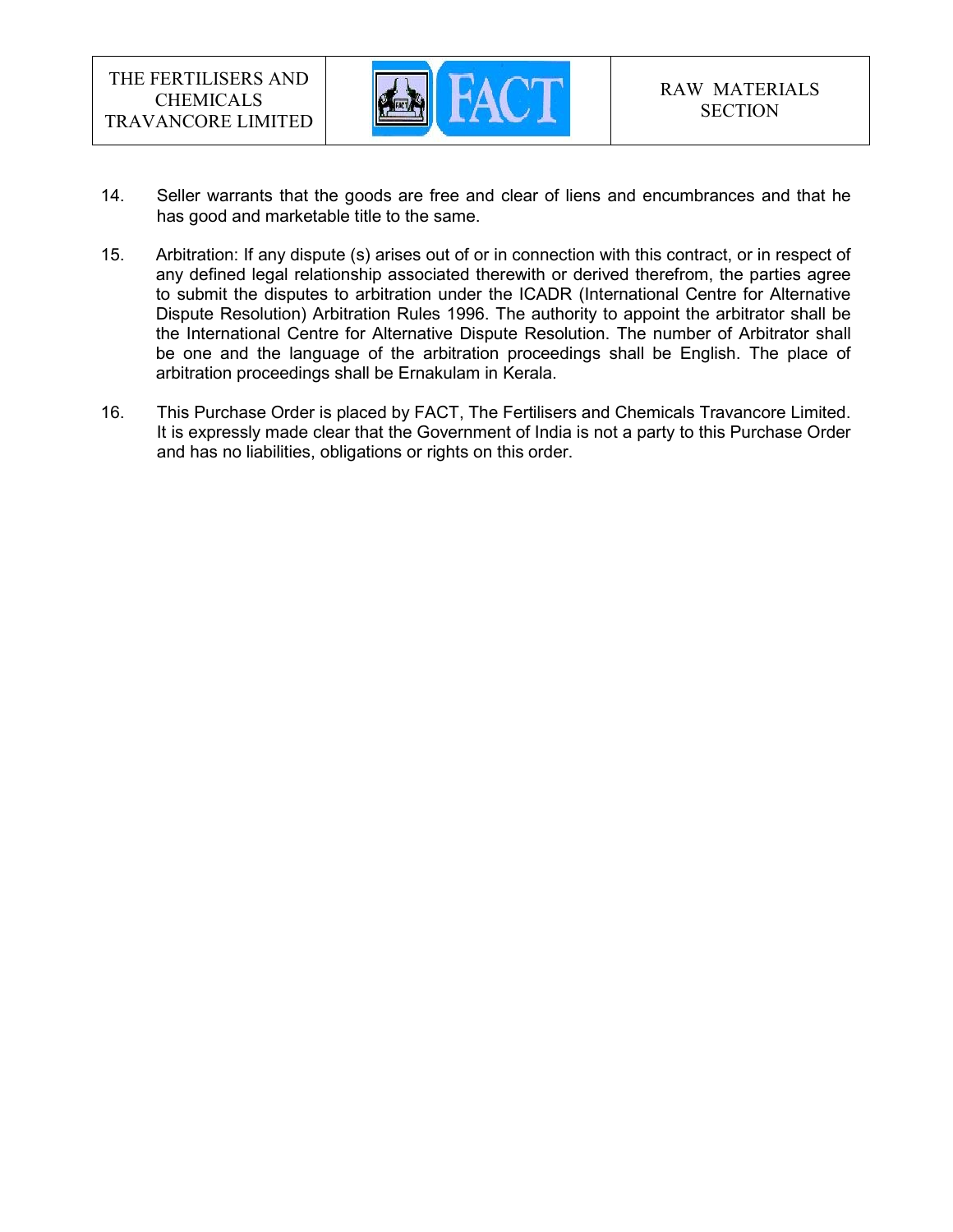

#### Annexure - F

#### Shipment Terms for CFR Purchase

- 17.1 FACT will issue PO on CFR option. Seller shall provide at his own expense proper transportation for carriage of the cargo in transit subject to Government of India policy directives in this regard. Indian flag vessels to be accorded first right to refusal. Seller shall forward C/P on finalization of vessel. Freight shall be pre-paid.
- 17.2.1 Vessel nominated shall conform to ISM code/Grain code for safe operations and pollution prevention and other statutory requirements of Indian/International Maritime Authorities, applicable for carriage of Sulphur as relevant. Non-compliance or lack of necessary supporting documents to show compliance with the above and consequent damages, if any, shall be to Seller's account.
- 17.2.2 As per Shipping Development Circular issued by DG Shipping, cargo vessels visiting an Indian Port on the West Coast or plying in the Indian territorial waters in the Arabian Sea or the Indian EEZ during the period of foul weather (being 1st June to 31st August), shall be less than 25 years of age.
- 17.3 Discharge rate : 4000 MT PWWD SAT AFT NOON SHEX EIU. In SHEXEIU, "H" standing for "Holiday" shall mean the holidays declared by the Cochin Port Trust.
- 17.4 Demurrage Rate and Despatch Rate: Shall be indicated by Seller while nominating the vessel. [Despatch rate shall not be less than half of the demurrage rate]
- 17.5 Discharge Port : 1/2 SB Cochin.

#### If FACT decides to do stevedoring ship's crane shall be made available for doing stevedoring

- 17.6 Arrival draft at Cochin: Not to exceed 35 ft. In case arrival draft exceeds permissible draft, lightening to be arranged by Seller at their own risk and cost including time lost. It shall be Seller's responsibility to ensure that the vessel arrives with the permissible/available draft at Cochin whichever is less.
- 17.6.1 (a) Seller shall guarantee that vessels nominated are amenable to discharge using FACT's mechanical ship unloader i.e. vessels which can permit free movement of FACT's ship unloader from hatch to hatch. Tween decked vessels, flush tween decked vessels and vessels with tunnel-shafts in the aft-holds shall not be employed, unless specifically accepted by FACT, for which additional lay time and costs, as stipulated by FACT, shall be borne by Seller. Vessels shall be equipped with 4/5 cranes of 10-15MT capacity. On board cranes / gears / derricks shall be capable of placing and taking out FACT's pay loader of 10 MT weight in the hold/ hatches safely and the cranes / gears / derricks shall be operated by the ship's crew. Any time loss due to breakdown of cranes/gears/derricks not to count as lay time and any expenses incurred will be to the owner's/seller's account. No transshipment shall be made without prior permission of FACT.

(b)Vessel is to be guaranteed suitable for grab discharge – and no cargo is to be loaded in tween decks, deep tanks, wing tanks, or bunker spaces or other spaces inaccessible to grab. The Master to have liberty of loading in such spaces for the purpose of stability of the vessel, but extra expenses incurred by reason of loading into and the discharging from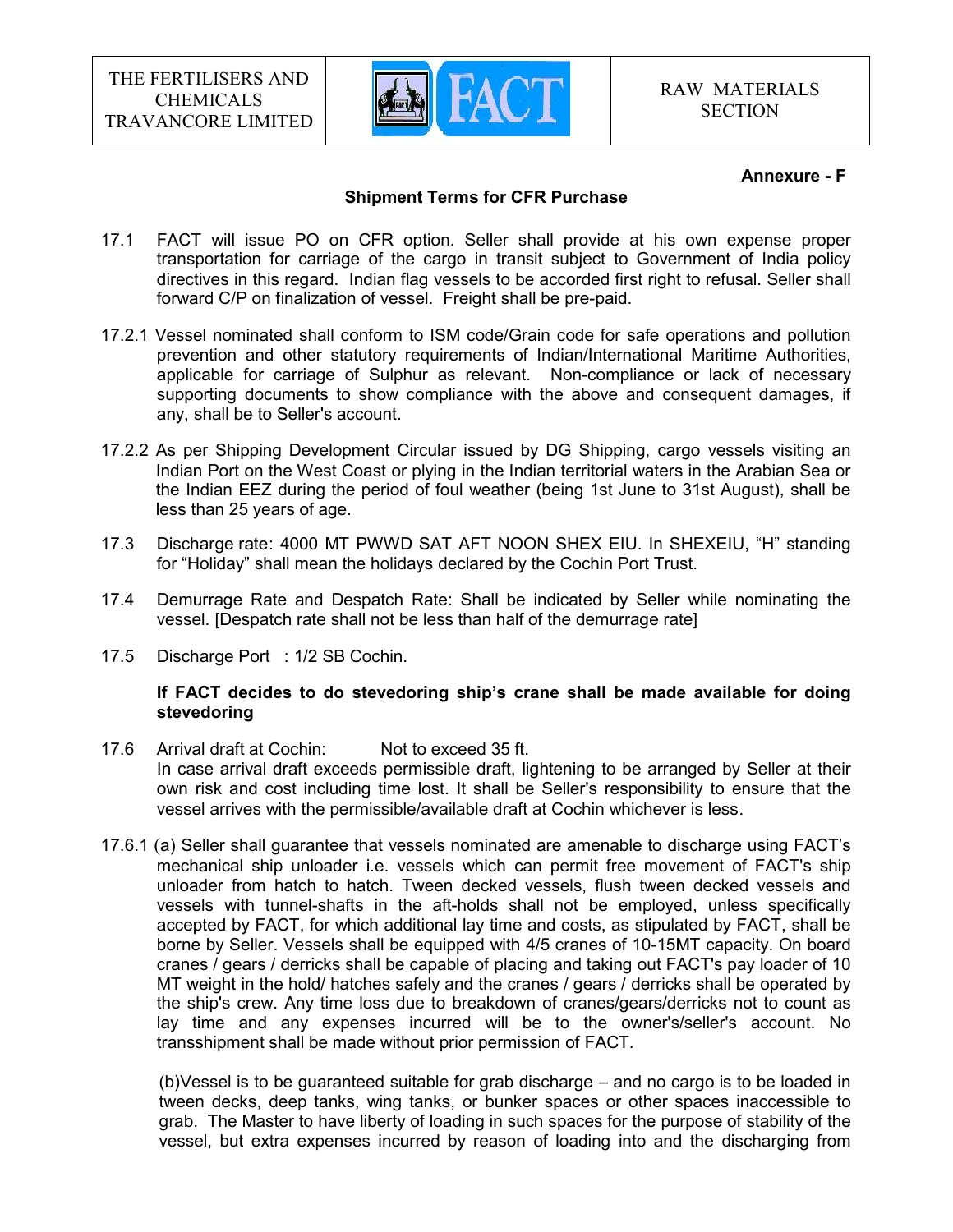

such spaces not easily accessible are to be on Sellers account and additional time taken for discharge of cargo from such spaces shall be to the account of the Seller/owner of the vessel.

(c)The vessel shall give free use of all available gear for discharging as also lights for night work on board. Buyers to have privilege discharging over side, Sellers allowing free use of gear, winches and derricks. FACT shall have the option to discharge the cargo using ships cranes/gears/ derricks which shall be operated by ship's crew.

(d)All expenses and costs arising from the failure of the machines/equipment's of the vessel, or if the vessel is pulled out from the berth on account of safety reasons by the port to be on the account of sellers.

- 17.7 The following vessel details shall be furnished by Seller while nominating vessel, shall be sent by email to nikhilkumar@factltd.com/kennedy@factltd.com addressed to Dy. General Manager [Materials] - RM.
	- i] Flag
	- ii] Classification
	- iii] Year of built
	- iv] GRT/NRT & LOA
	- v] Registered owners
	- vi] Operators
	- vii] Charterers
	- viii] P&I club
	- ix] Hull U/W & terms of cover
	- x] Particulars of performance of vessel's last 2 voyages.
	- xi] Agents at load port and discharge port.
	- xii] Demurrage and despatch rates.
- 17.8 Expected loading days and arrival date at Cochin shall be intimated to FACT for each shipment while nominating the vessel in conformity with the Purchase Order.
- 17.9 Insurance:

 The vessel chartered by Seller shall not be more than 15 [Fifteen] years in age and shall be of the highest Lloyd's or equivalent classification, failing which Seller shall be liable for any additional insurance premium paid or payable by us. Any extra insurance and customs duty thereon due to age/class/flag/GIC non-approval of vessel shall be to Seller's account. Same shall be deducted from the Seller's bills. War risk premium for vessel and crew bonus, if any payable to vessel owners as per C/P for calling at nominated load port is to be borne by Seller.

 17.10 On completion of loading, sailing details such as quantity, B/L No. and date, load port, ETA Cochin and value shall be sent by email to nikhilkumar@factltd.com/kennedy@factltd.com to Dy.General Manager [Materials] – Assistant General Manager- Finance [Bills], and FACT's under writers, , M/s The New India Assurance Co Ltd, Branch Office ,Vallamattom Estate , Ravipuram ,MG Road,Cochin682015.Kerala,India,Email:rs.rohith@newindia.co.in,rohith95154@gmail. com;.Phone : 0484 2369352, 0484 2372772. Mobile: 9633051520.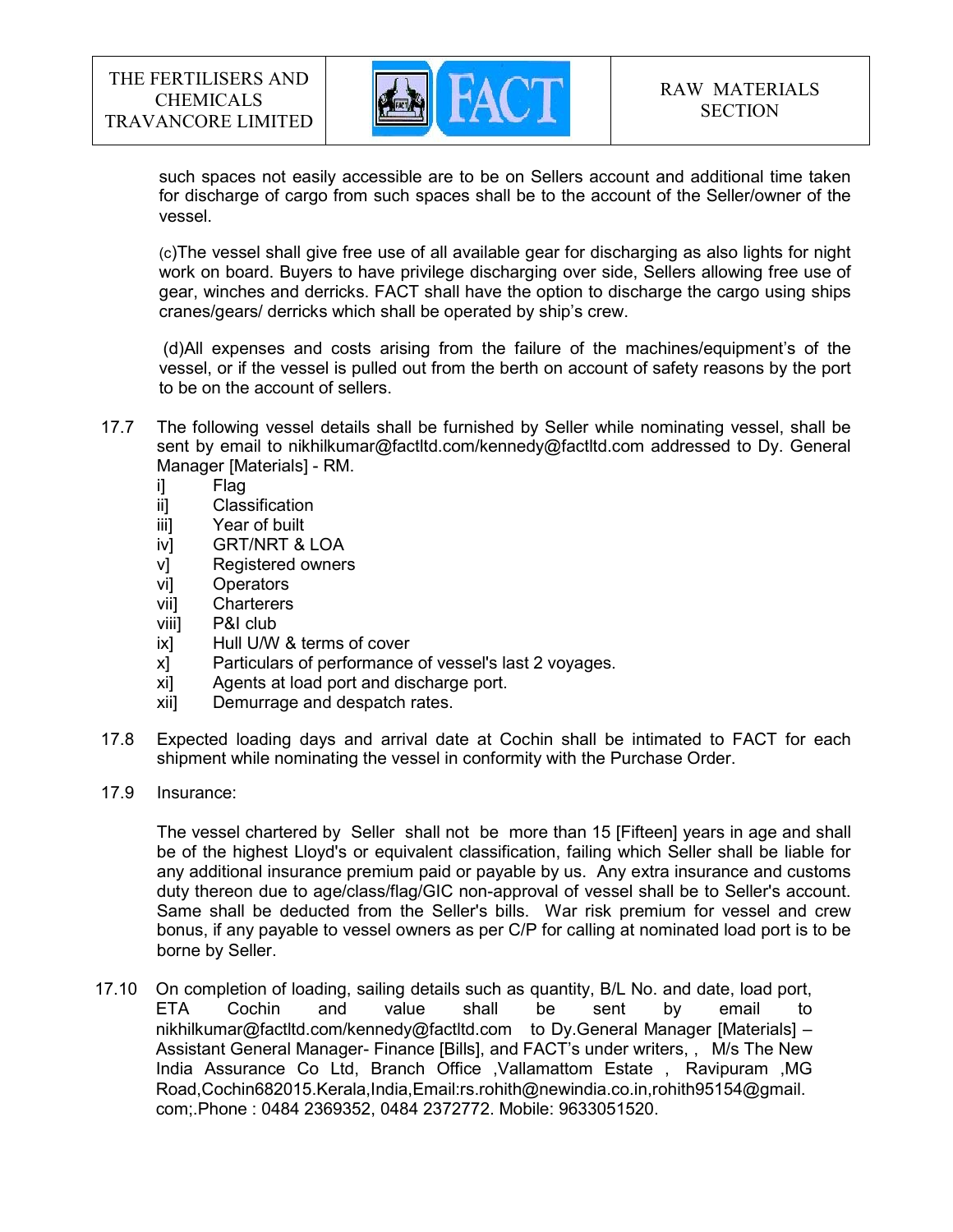

- 17.11 Seller shall obtain, from the carrier at his own expense on board shipped, Ocean Bill of Lading, clean and transferable in the name of FACT, dealing only with the cargo as per the Purchase Order to Cochin, India and courier the copies of the Shipping documents.
- 17.12 The sailing progress of vessel shall be reported by email to Dy. General Manager [Materials] - RM, Dy.General Manager [WI] cmwi@factltd.com;, Shipping Office shipping@factltd.com; to nikhilkumar@factltd.com/kennedy@factltd.com at least 72 hours before arrival, stating the anticipated hour of arrival. Similar notice shall be given at least 48 hours, 36 hours and 24 hours in advance of the ETA of vessel and thereafter any change every 1 hour.
- 17.13 Lay time: Based on discharge rate of 4000 MT PWWD SAT AFT NOON SHEX EIU. In SHEXEIU, "H" standing for "Holiday" shall mean the holidays declared by the Cochin Port Trust. Time from Saturday noon to Monday 0800 hrs and from 17:00 hrs on the day prior to a holiday to 08:00 hrs on the next working day shall not be counted, even if used.

N.O.R. time: NOR shall be tendered during official working hours only, i.e. between 09:30 hrs to 17:00 hrs from Monday to Friday and 09:30 hrs to 12:00 hrs on Saturday.

#### FACT shall have the right to shift the vessel (upto one shifting operation) from FACT's berth to another vacant berth / anchorage and back to FACT's berth and time used and related costs shall be to seller's account.

This is to facilitate discharge of other vessels bringing goods for FACT as per FACT's requirement. One shifting operation involves movement from FACT's berth (Q-10) to another vacant berth / anchorage and back to FACT's berth (Q-10).

Lay time shall commence only 24 hours after the receipt and acceptance of Notice of Readiness [N.O.R.] as above and shall end on completion of discharge.

- 17.14 Berthing delay on account of any reason over which FACT has no control including but not limited to tide not being available or other such natural causes, vessel missing the last pilot of the day, etc., shall not be included in laytime.
- 17.15 Any delay in commencing discharge on account of delay in obtaining the free pratique customs clearance, immigration, etc., by the vessel's agents and any port charges on this account shall not be to FACT's account.
- 17.16 If vessel is unable to complete unloading within allowable lay time, due to any cause attributable to FACT, FACT shall pay to Seller demurrage at the rate agreed to or as per C/P whichever is lower. Despatch rate shall not be less than half of the demurrage rate. Demurrage/despatch shall be settled within 30 days of mutual acceptance of lay time statement.
- 17.17 If, however, demurrage is incurred at the port of discharge by any reason over which FACT have no control including but not limited to fire, explosion, storm or by strike, lockout stoppage or restraint of labour by breakdown of machinery or equipment in or about the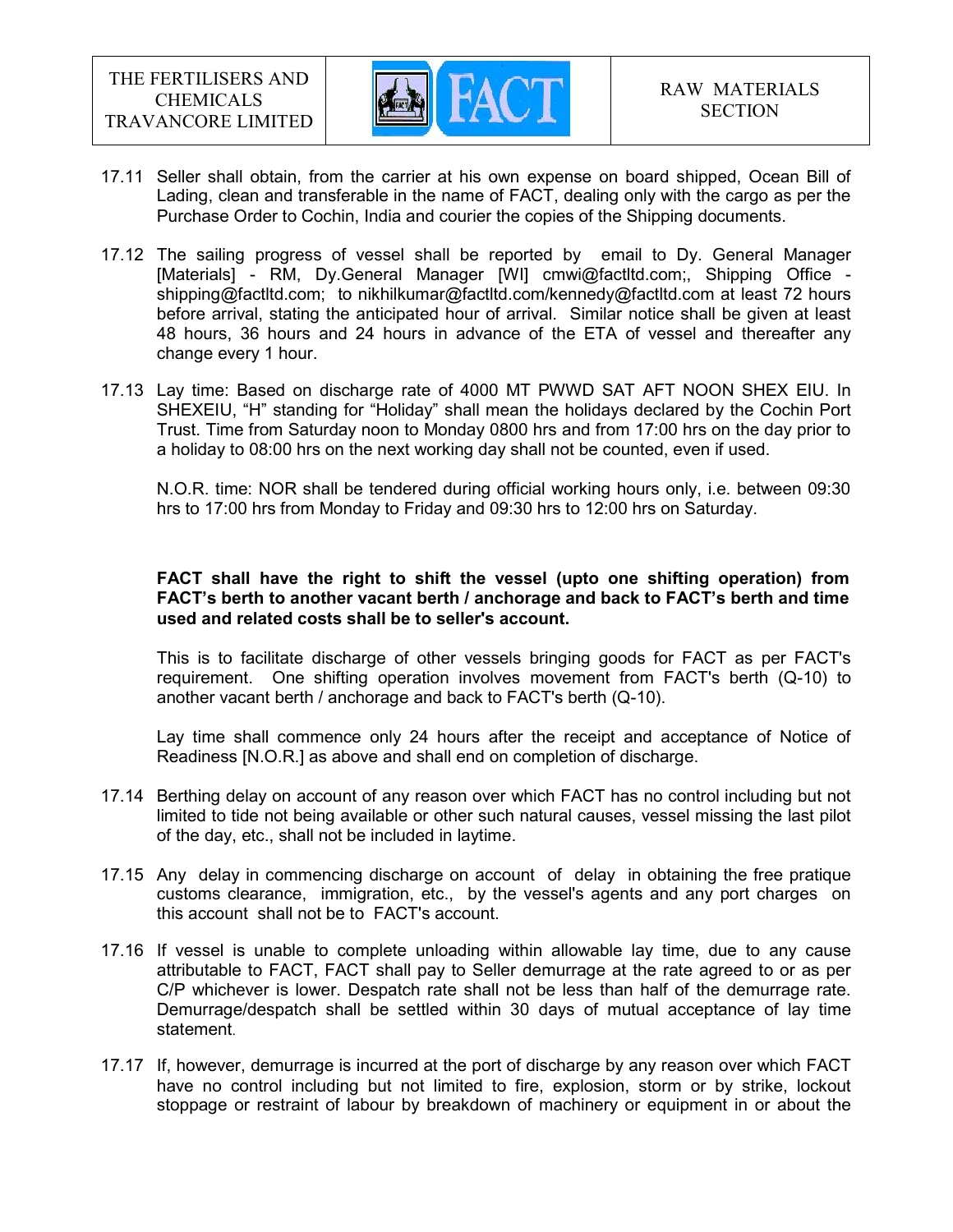

plant/unloading facilities of FACT or any other force majeure circumstances, no demurrage shall be payable.

- 17.18 FACT shall not be liable for any demurrage in the event of the vessel coming prior to or after the lay days stipulated by FACT. In case of early arrival, vessel shall be deemed to have given NOR at 9:30 hrs on the first working day of the lay days given by FACT.
- 17.19 At discharge port, dues on vessel shall be for the Seller's account, but dues on cargo including, taxes shall be to FACT's account.
- 17.20 In case documents are not made available to FACT prior to arrival of vessel, delivery order shall be issued by Seller's/Vessel Owner's agents to FACT's representatives at Cochin against ordinary Letter of Indemnity issued by FACT. Freight to be pre-paid. Any delay, damages or costs in obtaining the delivery order for discharging the cargo from vessel owners/agents on account of non-settlement of dues to owners/port by Seller/Seller's agents or for any reason not attributable to FACT shall be to Seller's account.
- 17.21 Consignee:

 Dy.GENERAL MANAGER (MATERIALS)-RM, F.A.C.T LTD, SREE CHITHIRA THIRUNAL BHAVAN, UDYOGAMANDAL, COCHIN - 683 501

Notify party:

 ASSISTANT GENERAL MANAGER [SHIPPING], THE FERTILISERS AND CHEMICALS TRAVANCORE LTD, SHIPPING OFFICE, POST BOX NO.3703, WILLINGDON ISLAND, COCHIN 682 009.

- 17.22 Vessel/crew shall comply with all rules and regulations of Cochin Port Trust / FACT, at Cochin.
- 17.23 All other terms and conditions shall be as per relevant charter party. The provisions stipulated in this Purchase Order shall however supercede those of the charter party wherever they are found to be at variance to each other.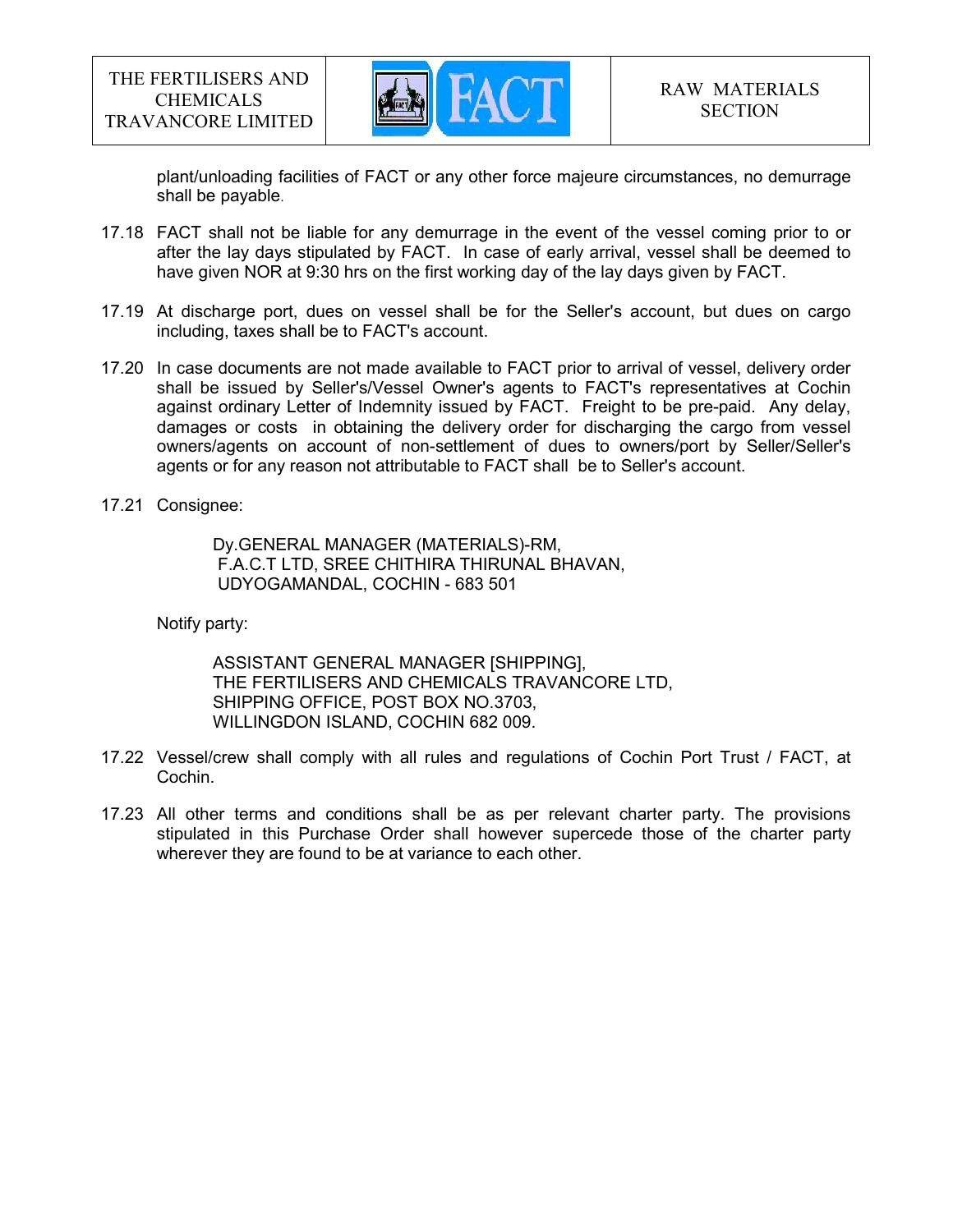

#### Annexure – G

#### Compliance Statement

Ref: Enquiry No. MAT-RM-S.197 dated 07/08/2021

We have read and understood the Enquiry Documents against your enquiry no. MAT-RM-S.197 dated 07/08/2021 and hereby confirms our acceptance to the same except for the deviations listed below:

|                         |                    | <b>LIST OF DEVIATIONS</b>     |  |
|-------------------------|--------------------|-------------------------------|--|
| Document/<br>Clause No. | <b>Description</b> | <b>Reasons for Deviations</b> |  |
|                         |                    |                               |  |
|                         |                    |                               |  |
|                         |                    |                               |  |
|                         |                    |                               |  |
|                         |                    |                               |  |
|                         |                    |                               |  |
|                         |                    |                               |  |
|                         |                    |                               |  |
|                         |                    |                               |  |
|                         |                    |                               |  |

Name of Vendor:

Name & Designation of Authorized Signatory

Seal & Signature:

Date: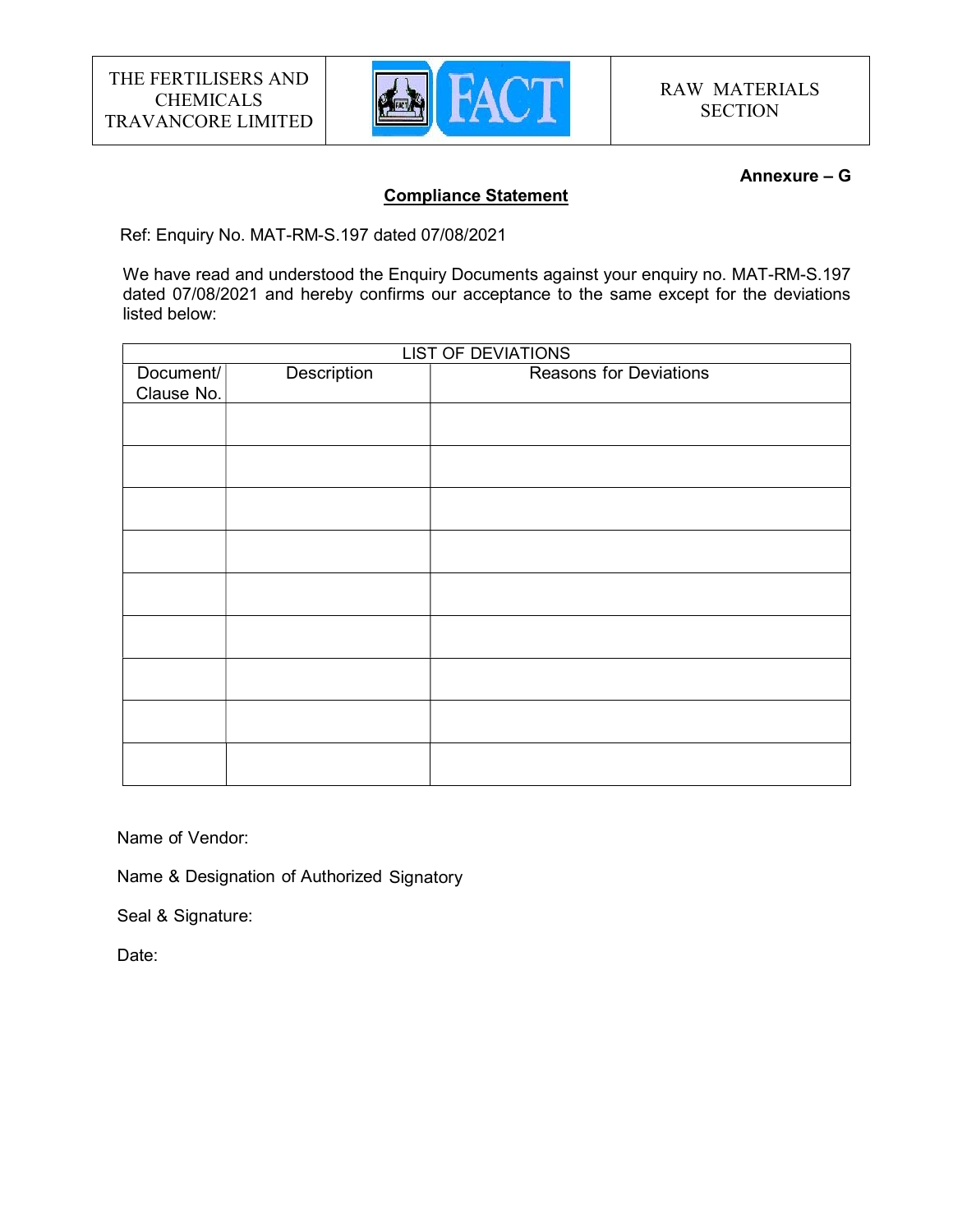

#### Annexure - H

### Bid-Security Declaration

To Deputy General Manager (Materials) Corporate Materials Department FACT Ltd. Udyogamandal - 683501, Kochi.

Reference: (l) Enquiry No……………….. of FACT. (2) Our Bid No……………… dt.

I/We ,………………………. irrevocably declare as under:

l/We understand that, as per Clause ………………....of Tender/bid conditions, bids must be supported by a Bid Security Declaration in lieu of Earnest Money Deposit.

l/We hereby accept that I/We may be disqualified from bidding for any contract with you for a period of Three years from the date of disqualification as may be notified by you (without prejudice to FACT's rights to claim damages or any other legal recourse ) if,

- l) I am / We are in a breach of any of the obligations under the bid conditions.
- 2) I/We have withdrawn or unilaterally modified/amended/revised, my/our Bid during the bid validity period specified in the form of Bid or extended period, if any.
- 3) On acceptance of our bid by FACT, I/we failed to deposit the prescribed Security Deposit or fails to execute the agreement or fails to commence the execution of the work in accordance with the terms and conditions and within the specified time.

Signature:

Name & designation of the authorized person signing the Bid-Security Declaration Form:

Duly authorized to sign the bid for and on behalf of: …………………………………………………..(complete name of Bidder).

Dated on………………… day of………………… month………………...year.

(Note: In case of a Joint Venture, the Bid Security Declaration must be in the name of all partners to the Joint Venture that submits the bid).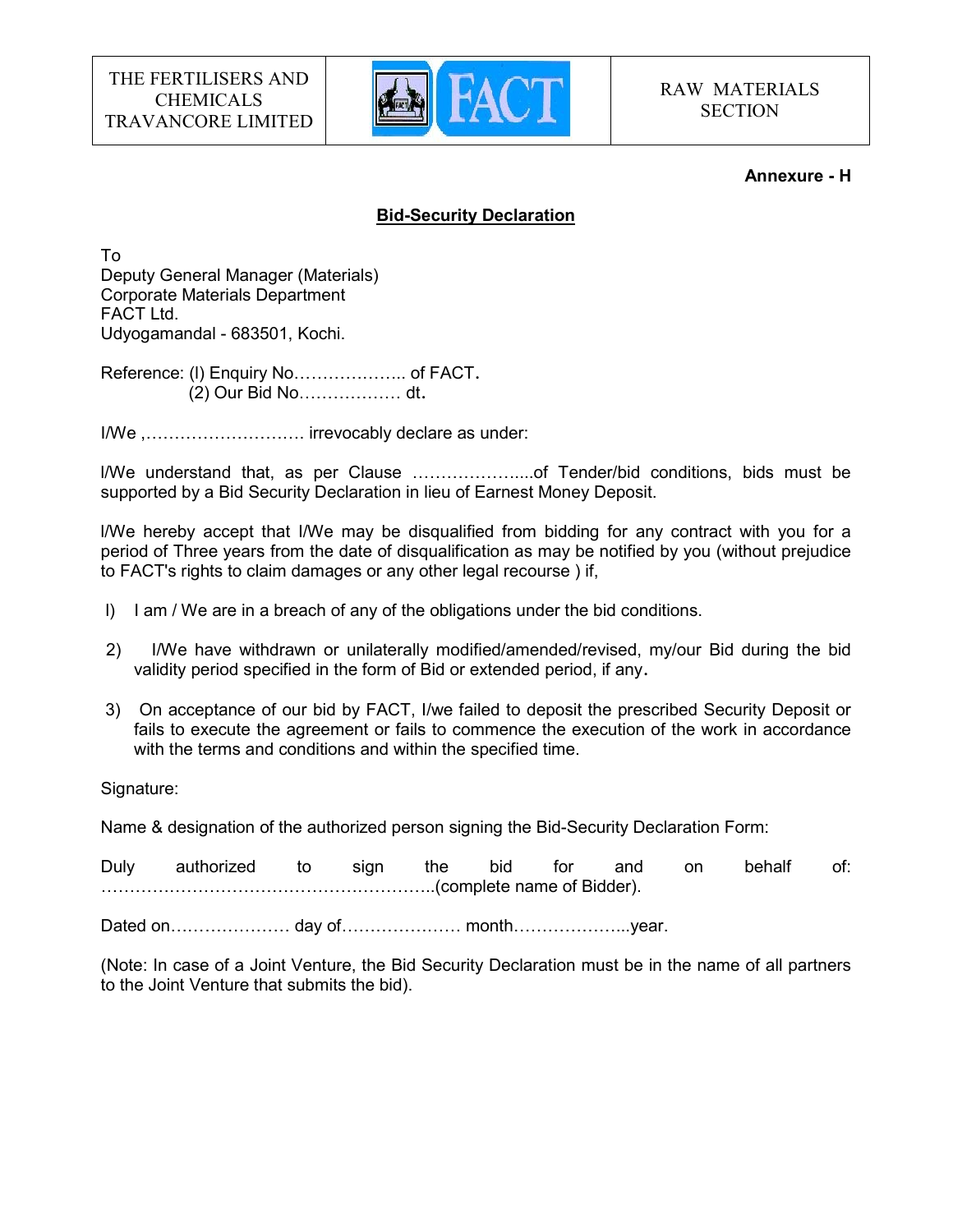

#### Annexure – I

# Enquiry No. MAT-RM-S.197 dated 07/08/2021 for SULPHUR

#### UnPrice Bid Format- Domestic Supplies

| SI. No | Price elements                                                           | Rs. Per MT                |
|--------|--------------------------------------------------------------------------|---------------------------|
|        | Price for delivery at Cochin port (CFR)<br>[Payment on Cash Basis]       | Quoted/Not Quoted         |
| 2      | Price for delivery at Cochin port (CFR)<br>[Payment on Credit Basis]     | Quoted/Not Quoted         |
| 3      | IGST or SGST plus CGST as applicable [Payment on Cash<br>Basis]          | Quoted/Not Quoted         |
| 4      | IGST or SGST plus CGST as applicable [Payment on Credit]<br>Basis]       | Quoted/Not Quoted         |
| 5      | Total landed cost -On Cash basis including GST                           | Quoted/Not Quoted         |
| 6      | Credit period offered (No. of days)                                      | days from BL<br>.<br>date |
| 7      | Total landed cost -<br>With Credit period as in (6) above including GST. | Quoted/Not Quoted         |

Total quantity offered : ………………………. MT

Port of loading the set of state in the set of the set of the set of the set of the set of the set of the set o

Arrival Cochin lay can :

[Loadport laycan : ………… \_ …………….

Loading period at load port : ............ Hours

Sailing time to Cochin : ......... days]

Name of Bidder:

Signature of Authorized Signatory: Date:

Place: Seal: Seal: Seal: Seal: Seal: Seal: Seal: Seal: Seal: Seal: Seal: Seal: Seal: Seal: Seal: Seal: Seal: Seal: Seal: Seal: Seal: Seal: Seal: Seal: Seal: Seal: Seal: Seal: Seal: Seal: Seal: Seal: Seal: Seal: Seal: Seal:

Notes: 1.Origin: Sulphur sourced only from INDIA is acceptable against this tender.

2. Bids from Indian suppliers/traders are only acceptable.

3. Supply of Material only by ship is acceptable.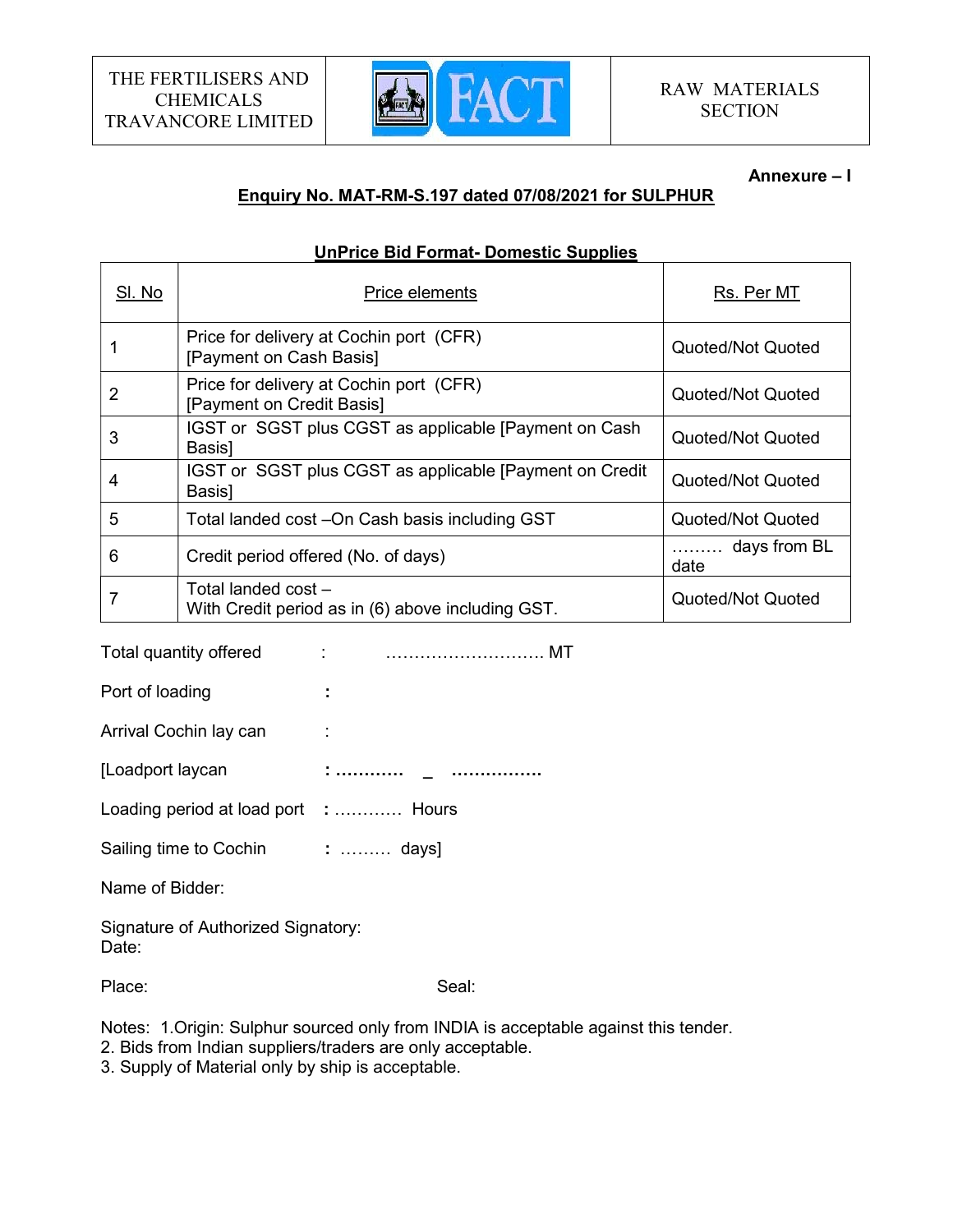

#### Annexure – J

# QUESTIONNAIRE FOR PRE-QUALIFICATION OF VENDORS FOR SUPPLY OF SULPHUR

|       | <b>Description</b>                                                      | To be filled in by<br>vendor |
|-------|-------------------------------------------------------------------------|------------------------------|
| 1.1.0 | Name of the vendor                                                      |                              |
| 1.2.0 | Full address with PIN code                                              |                              |
| 1.3.0 | <b>Telephone Numbers</b>                                                |                              |
| 1.4.0 | E-mail ID                                                               |                              |
| 1.5.0 | <b>Fax Numbers</b>                                                      |                              |
| 1.6.0 | Contact Person(s)                                                       |                              |
| 2.0.0 | <b>Company Particulars:</b>                                             |                              |
| 2.1.0 | Constitution                                                            |                              |
| 2.2.0 | Country in which company is registered                                  |                              |
| 2.3.0 | Areas of activity including chartering of                               |                              |
| 2.4.0 | Name and address of Bankers                                             |                              |
| 2.5.0 | Financial data:                                                         |                              |
| 2.5.1 | Sales turn-over for the last three years                                |                              |
| 2.5.2 | Profit after tax for the last three years                               |                              |
| 2.5.3 | Copy of Audited Balance Sheet/Annual<br>Report for the last three years | (Documents to be enclosed)   |
| 3.0.0 | Sourcing particulars:                                                   |                              |
|       | 3.1.0 Whether Producer/Trader                                           |                              |
| 3.2.0 | If Producer:                                                            |                              |
| 3.2.1 | Location of mine of Producer                                            |                              |
| 3.2.2 | Production<br>Capacity<br>Annual<br>for<br>Sulphur in each mine.        |                              |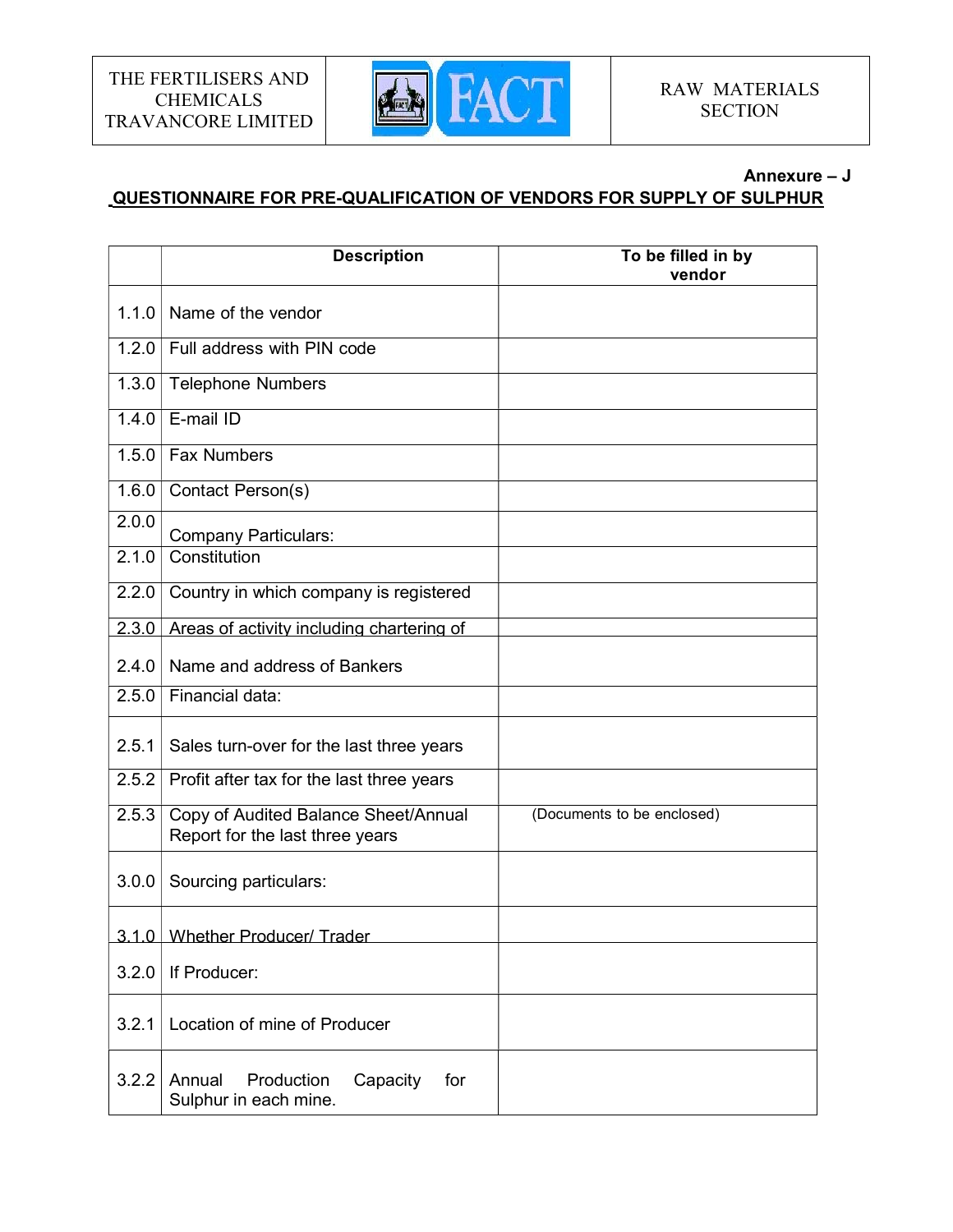

| 3.2.3 | <b>Typical Analysis Report of Sulphur</b><br>produced in each mine duly attested by<br>the Applicant's Authorized Signatory<br>showing parameters of specification<br>required by us as given. | (Document to be enclosed)                                                                      |
|-------|------------------------------------------------------------------------------------------------------------------------------------------------------------------------------------------------|------------------------------------------------------------------------------------------------|
| 3.3.0 | If Trader:                                                                                                                                                                                     |                                                                                                |
| 3.3.1 | Name and address of producer from<br>where Sulphur is proposed to be sourced                                                                                                                   |                                                                                                |
| 3.3.2 | Annual production capacity of Sulphur in<br>each mine stated above                                                                                                                             |                                                                                                |
| 3.3.3 | Producer's<br>by the<br>Letter(s)<br>issued<br>authorized signatory confirming to backup<br>with respect to quality and quantity                                                               | (Document to be enclosed)                                                                      |
| 3.3.4 | Typical Analysis Report of Sulphur<br>showing<br>produced<br>in<br>each<br>mine<br>parameters of specification, duly attested<br>by the producer's authorized signatory                        | (Documents to be enclosed)                                                                     |
|       | 4.0.0   Loading Port(s) details:                                                                                                                                                               |                                                                                                |
|       | $4.1.0$ Name(s) of the loading port(s)                                                                                                                                                         |                                                                                                |
|       | $4.2.0$ Loading rate(s) of the port(s)                                                                                                                                                         |                                                                                                |
|       | 4.3.0 Sailing time from port of loading to Cochin                                                                                                                                              |                                                                                                |
| 5.0.0 | Third party inspection agency/ agencies<br>to be involved for certifying quality and<br>quantity at load port                                                                                  |                                                                                                |
| 6.0.0 | Documentary evidence for sale of Sulphur<br>in India/abroad for the last three years<br>as on the date of Application for Pre-<br>qualification.                                               | (Details to be given as per Annexure-K)<br>and documents indicated therein to be<br>enclosed). |
| 7.1.0 | <b>Permanent Income Tax Account Number</b>                                                                                                                                                     |                                                                                                |

|  | 7.2.0 GST Registration details |  |
|--|--------------------------------|--|
|--|--------------------------------|--|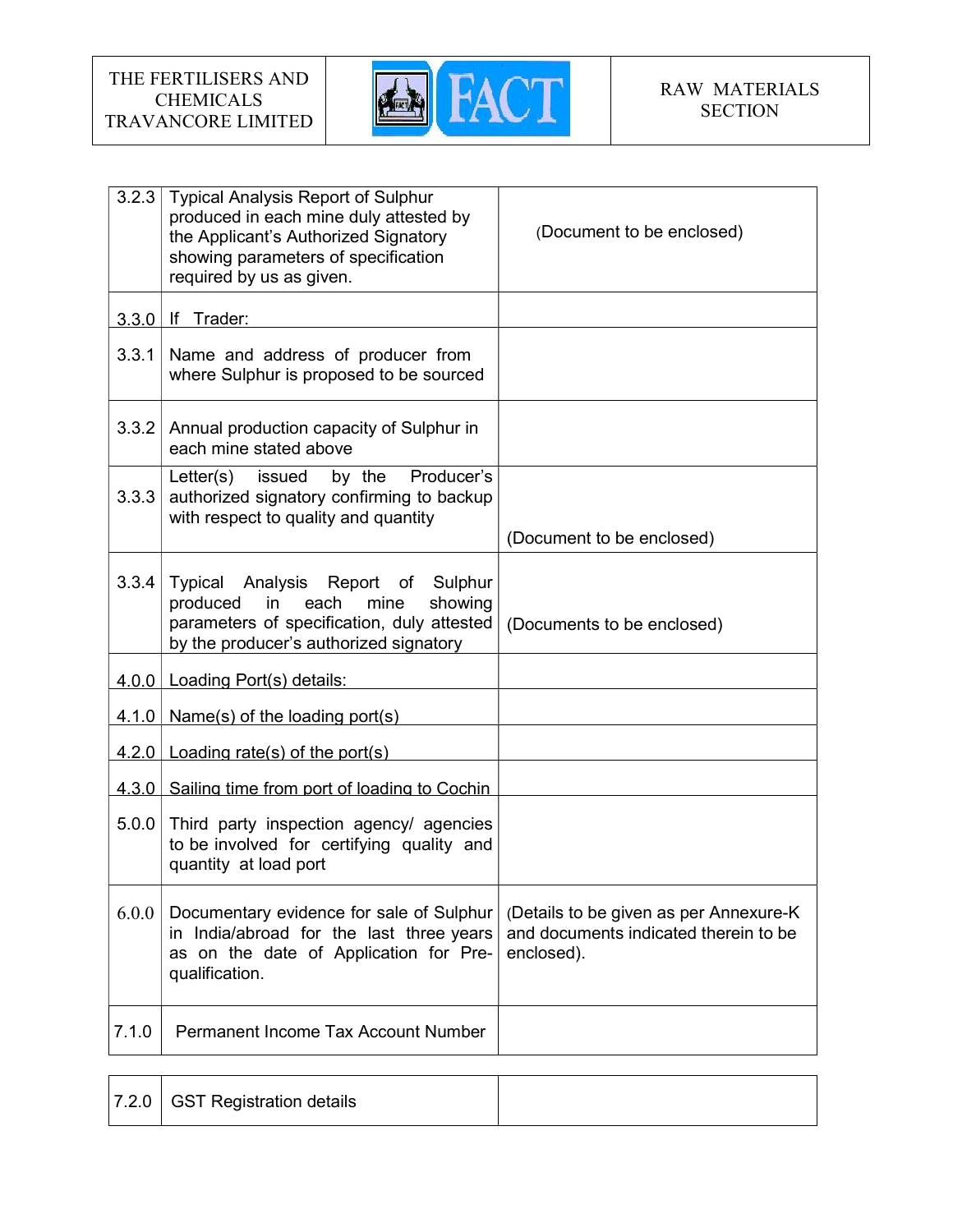

|   | 8.0.0 Details of Authorized Signatories: |             |           |
|---|------------------------------------------|-------------|-----------|
|   | Name                                     | Designation | Signature |
|   |                                          |             |           |
| 2 |                                          |             |           |
| 3 |                                          |             |           |

#### 9.0.0 Any other details:

Place **Signature** Signature Signature **Signature** 

Date **Name Name Name Name** 

Designation (Authorized (Authorized Signatory)

# Seal

# Notes:

- 1.0 All requisite information shall be given in the format with reference to the item specified. Where space is insufficient, additional pages may be added with reference to the related paragraph.
- 2.0 Wherever enclosures are specified in the questionnaire, the same shall be enclosed
- 3.0 **Annexure K** duly completed also shall be enclosed.
- 4.0 FACT reserves the right to verify any of the statements enclosed along with the Application for Pre-qualification. Any additional information/ documents required shall also be furnished. False statement shall disqualify the Applicant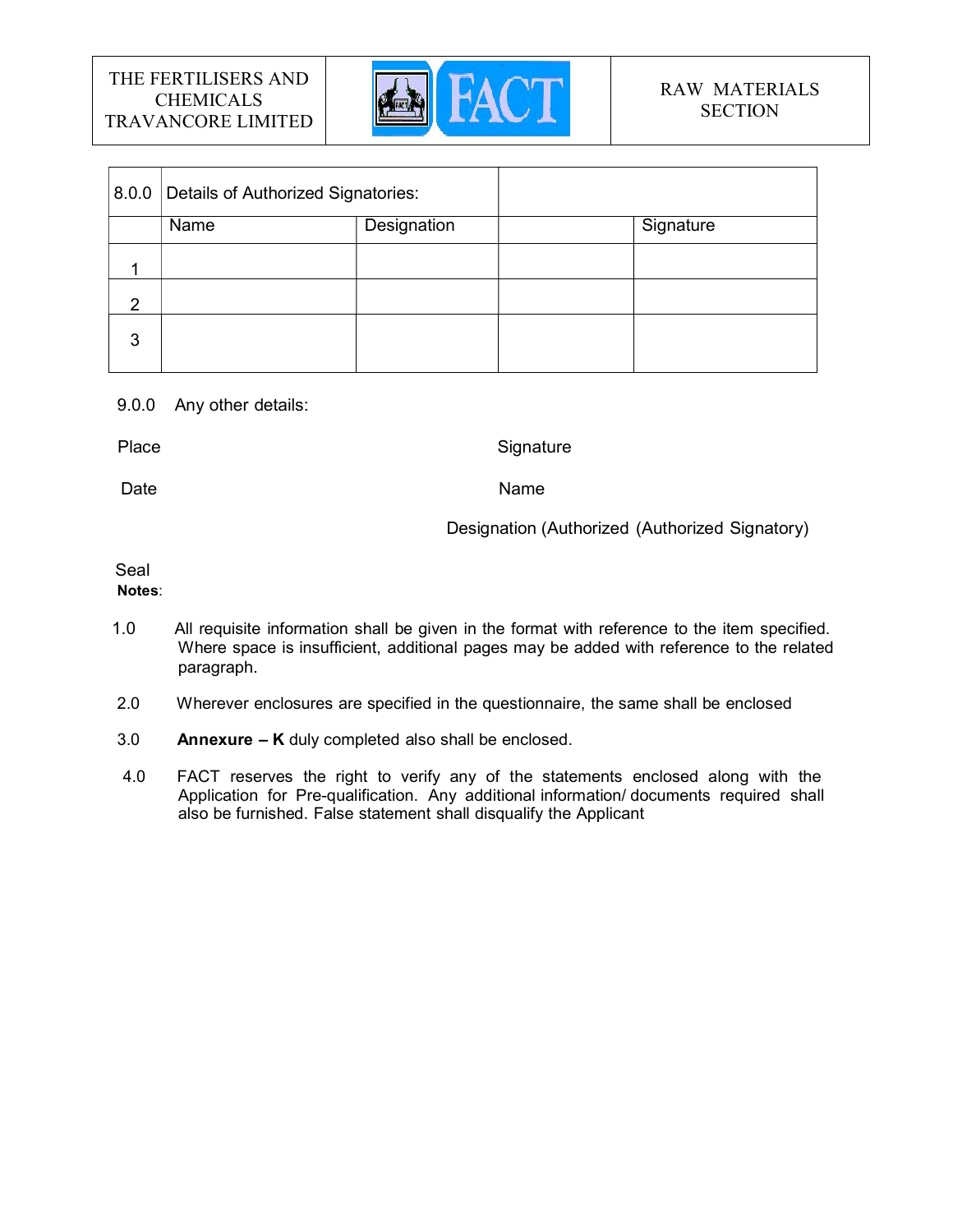

#### Annexure – K

# Details of supplies of bulk cargo during the last three years as on the date of the Application for Pre-qualification

| Year<br>Description<br>Quantity<br>Purchas<br>of Material<br>e Order<br>as per<br>No. /<br>Purchase<br>Date<br>Order | Client | Source /<br>Port of<br>Loading | Date and<br>Quantity as<br>per Invoice<br>/Bill of<br>Lading | Port<br>$\mathsf{of}$<br>Dischar<br>ge |
|----------------------------------------------------------------------------------------------------------------------|--------|--------------------------------|--------------------------------------------------------------|----------------------------------------|
| 2018                                                                                                                 |        |                                |                                                              |                                        |
| 2019                                                                                                                 |        |                                |                                                              |                                        |
| 2020                                                                                                                 |        |                                |                                                              |                                        |
| 2021                                                                                                                 |        |                                |                                                              |                                        |

# (NOTE: Major orders executed for any Fertilizers/Public Sector Companies in India shall also be included).

Place: Name: Name: Name: Name: Name: Name: Name: Name: Name: Name: Name: Name: Name: Name: Name: Name: Name: Name: Name:  $\frac{1}{2}$ 

Date: Signature:

Designation (Authorized Signatory)

Seal: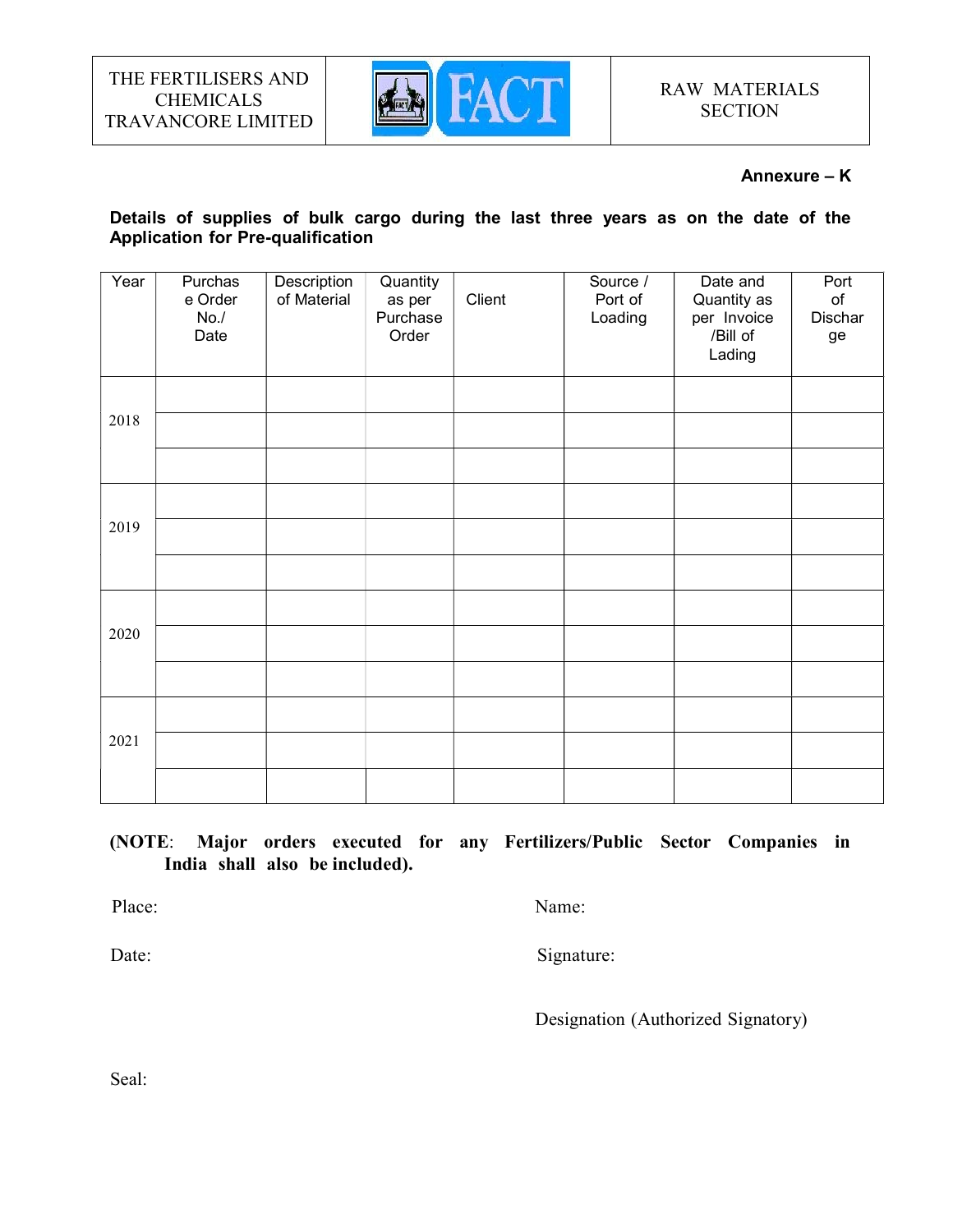

# Check List of Documents to be enclosed

# For Producer :

- 1. Copy of Purchase Order(s)/Agreement(s) in support of Data furnished vide Annexure- K.
- 2. Copy of Invoice(s) and Bill(s) of Lading for the supplies made in respect of the above.
- 3. Copy of Typical Analysis Report of Sulphur produced in each Plant/Refinery, showing Parameters of specification as given in Annexure X (FACT Specification of Sulphur).
- 4. Copy of Audited Balance Sheet/Annual Report for the last three years.

All the above documents shall be duly attested by the Authorized Signatory of the Applicant.

# For Trader:

- 1. Copy of Purchase Order(s)/Agreement(s) in support of Data furnished in Annexure K.
- 2. Copy of Invoice(s), Bill(s) of Lading for the supplies made in respect of the above.

3. Letter(s) issued by the Sulphur Producer's Authorized Signatory, confirming to backup with respect to quality and quantity (refer clause B ii of annexure C).

4. Copy of Typical Analysis Report of Sulphur produced in each Plant/Refinery), showing parameters of specification as given in Annexure A (FACT Specification of Sulphur) duly attested by Producers Authorized Signatory.(refer clause B ii of annexure C).

- 5. Terms and Conditions of Appointment (Ref Cl.7.5.0 of Annexure J).
- 6. Copy of Audited Balance Sheet/Annual Report for the last three years.

All the above documents shall be duly attested by the Authorized Signatory of the Applicant.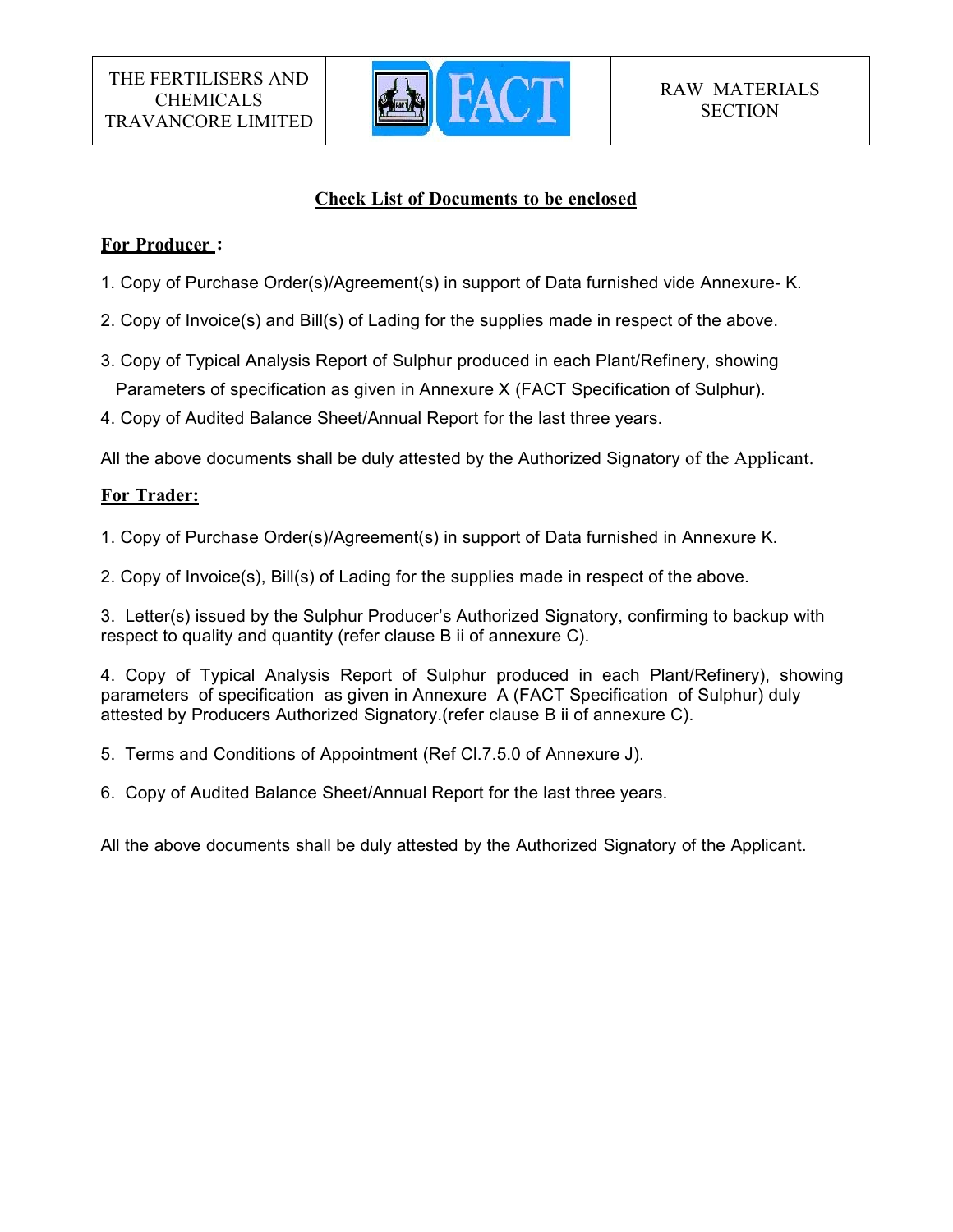

#### Annexure – L

# LIST OF FACT APPROVED BANKERS FOR BANK GUARANTEE:

Ref: Enquiry No. MAT-RM-S.197 dated 07/08/2021

Please note that all bank guarantees against the above referred enquiry shall be issued and confirmed by the banks approved by FACT. The list of banks approved by FACT is attached.

# A) STATE BANK OF INDIA

- 1. State Bank of India,
- B) NATIONALISED BANKS:
	- 1. Allahad Bank,
	- 2. Andhra Bank,
	- 3. Bank of Baroda,
	- 4. Bank of India,
	- 5. Bank of Maharashtra,
	- 6. Canara Bank,
	- 7. Central Bank of India,
	- 8. Corporation Bank,
	- 9. Dena Bank,
	- 10. Indian Bank,
	- 11. Indian Overseas Bank,
	- 12. Oriental Bank of Commerce,
	- 13. Punjab & Sind Bank,
	- 14. Punjab National Bank,
	- 15. Syndicate Bank,
	- 16. UCO Bank,
	- 17. Union Bank of India,
	- 18. United Bank of India,
	- 19. Vijaya Bank.
- C) OTHER BANKS:
	- 1. Bank of Rajasthan Limited,
	- 2. Catholic Syrian Bank Limited
	- 3. Kotak Mahindra bank Ltd.,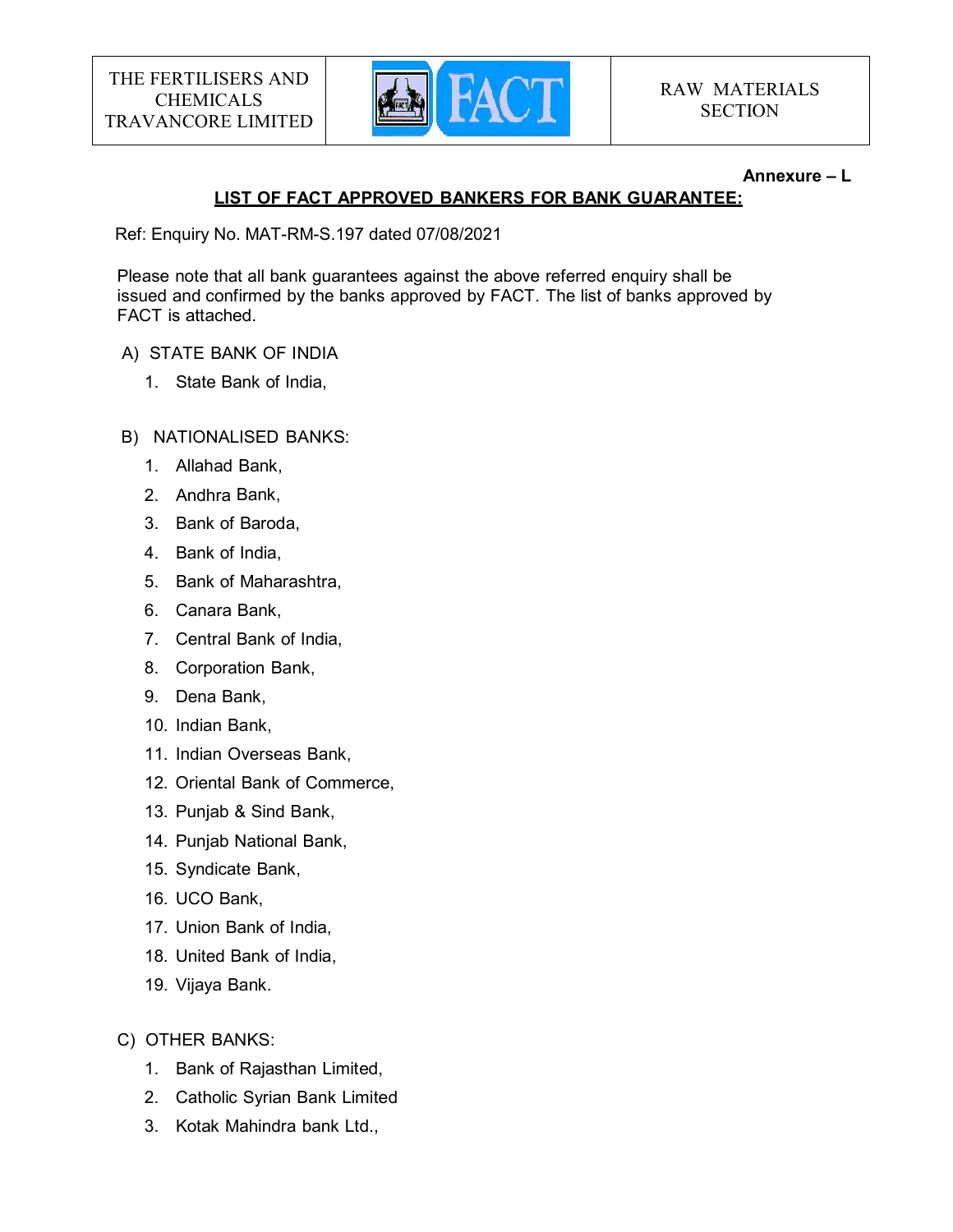

- 4. South Indian Bank Ltd.,
- 5. Tamilnad Merchantile Bank Ltd.,
- 6. The Federal Bank Ltd.,
- 7. The Jammu & Kashmir bank Limited,
- 8. The Karnatka Bank Limited,
- 9. SBER Bank
- D) FOREIGN BANKS:
	- 1. ABN AMRO Bank N.V.,
	- 2. American Express Bank Limited,
	- 3. Bank of American National Trust & Saving Association,
	- 4. Bank of Tokyo Limited,
	- 5. Barclays Bank PLC
	- 6. BNP Paribas
	- 7. Calyon Bank
	- 8. Citibank N.A.,
	- 9. Deutsche Bank,
	- 10. Development Bank of Singapore (DBS)
	- 11. Hong Kong & Shanghai Banking Corporation Limited,
	- 12. ING Vysya Bank
	- 13. JP Morgan Chase Bank,
	- 14. Standard Chartered Bank.
- E) PRIVATE SECTOR BANKS:
	- 1. Axis Bank Ltd.,
	- 2. Housing Development Finance Corporation Ltd., (HDFC)
	- 3. ICICI Bank Limited,
	- 4. IDBI Bank Limited,
- Note: If the Bank Guarantee is issued by a bank outside India, a counter guarantee from an Indian nationalized/ scheduled bank in India shall be submitted.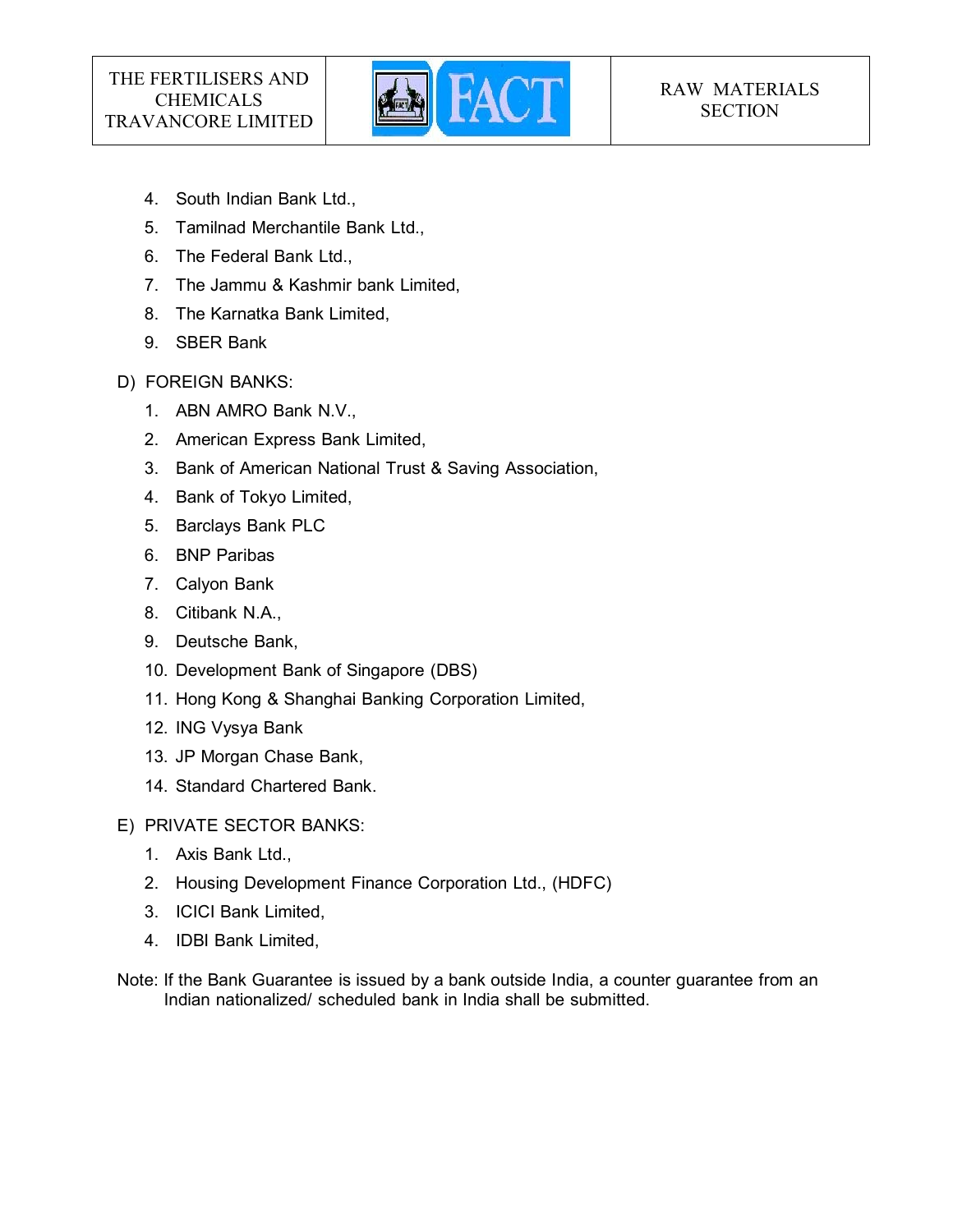

#### Annexure – M

#### PROFORMA OF BANK GUARANTEE IN LIEU OF SECURITY DEPOSIT (PERFORMANCE GUARANTEE BOND) (TO BE OBTAINED FROM A NATIONALISED BANK ON STAMP PAPER OF RS. 500/-).

The Fertilisers and Chemicals Travancore Limited, Head Office, Udyogamandal P.O. Cochin - 683 501

WHEREAS FACT - Head Office, a Division of Fertilisers and Chemicals Travancore Limited, Udyogamandal P.O. Kerala (hereinafter called referred to as the Company) has placed a Purchase Order No...................dated...........with M/s...................... .......................... hereinafter called the supplier) for the supply of ........................... and whereas it is one of the conditions of the said purchase order that the Supplier shall either remit a sum of INR.............(Rs/- .......................only) or furnish a Bank Guarantee for INR............. (Rs/-............................only) as security deposit for the due fulfillment of the said purchase order by the said Supplier.

In consideration of the Company having agreed to accept a Bank Guarantee from us towards such security deposit in lieu of the cash deposit in accordance with the terms and conditions of the above purchase order, we.................. the Bank (hereinafter referred to as the Bank) do hereby undertake to pay the Company merely on demand any sum or sums from time to time demanded by the Company up to a maximum of INR ........... (Rs/-.............. only) being the amount of the security deposit against any loss or damage caused to or suffered by or would be caused to or suffered by the Company by reason of any breach by the said Supplier of any of the terms and conditions contained in the said purchase order.

We, the said Bank, do hereby undertake to pay the amount so demanded by the Company without any demur merely on a demand from the Company stating that the amount claimed is due by way of loss or damage caused to or suffered or would be caused to or suffered by the Company by reason of breach by the said Supplier of any of the terms and conditions contained in the said contract. Any such demand made on the Bank shall be conclusive as regards the amount due and payable by the Bank under this guarantee.

We undertake to pay to the Company any money so demanded notwithstanding any dispute or disputes raised by the said Supplier in any suit or proceeding pending before any court or Tribunal relating thereto our liability under this being absolute and unequivocal.

The payment so made by us under this Guarantee shall be a valid discharge of our liability for payment there under and the said Supplier shall have no claim against us for making such payment.

We ........................... further agree that the guarantee herein contained shall remain in full force and effect during the period that would be taken for the performance of the said contract and that it shall continue to be enforceable till all the dues of the Company under or by virtue of the said contract have been fully paid and its claim satisfied or discharged or till the Company certifies that the terms and conditions of the said contract have been fully and properly carried out by the said Supplier and accordingly discharges this guarantee.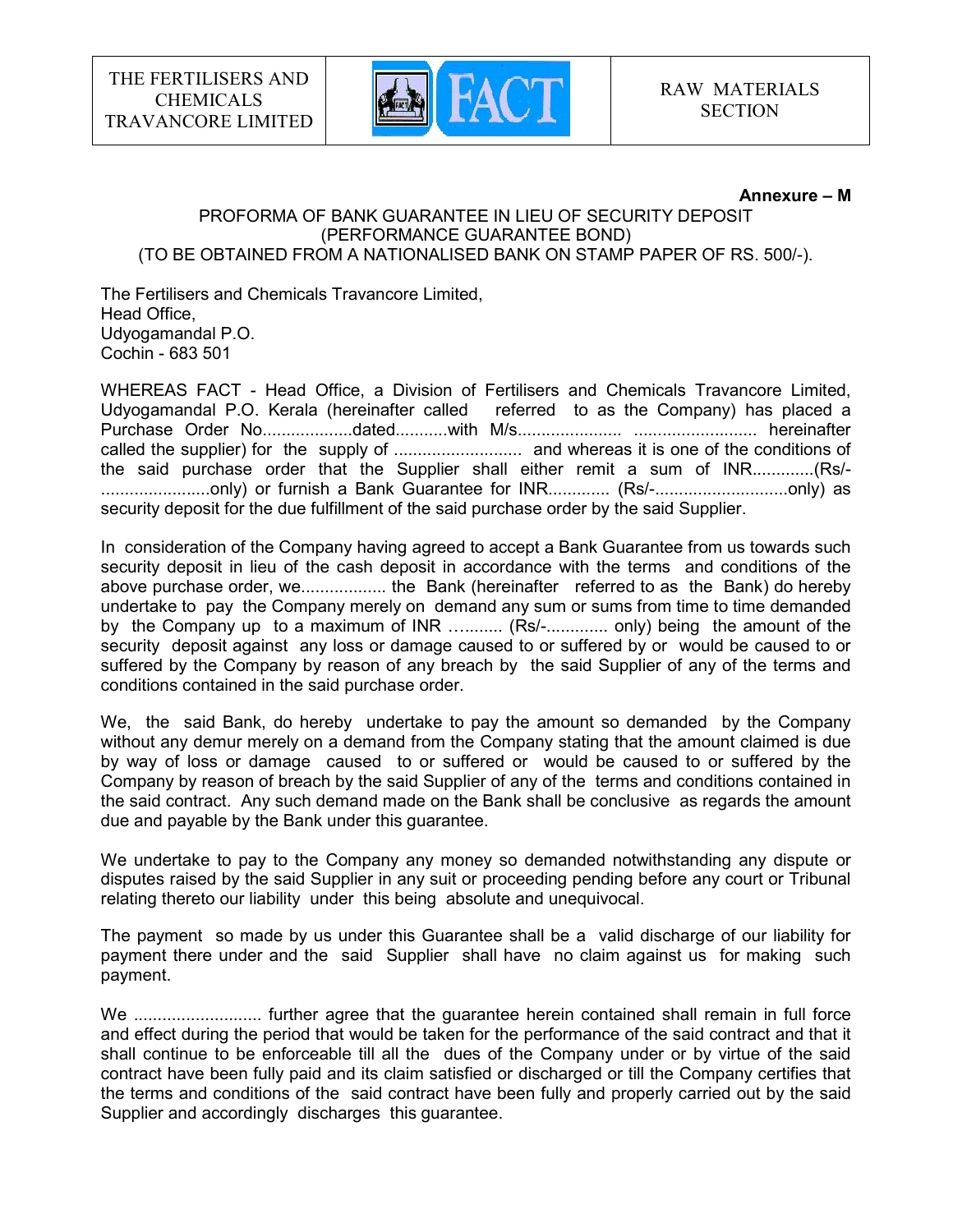

We .............................. further agree with the said Company that they shall have the fullest liberty without our consent and without affecting in any manner our obligations hereunder to vary any of the terms and conditions of the said contract or to extend time of performance by the said Supplier or to postpone for any time and from time to time any of the powers or forebear from enforcing any of the terms and conditions governing the said contract or securities available to the Company and the said Bank shall not be released from its liability under these presents by any exercise by the Company of the liberty with reference to the matters aforesaid or by reason of time being given to the said Supplier or any other forbearance, act or omission on the part of the Company or any indulgence by the Company to the said Supplier or any other matter or thing whatsoever which under the law relating to sureties, but for this provision, have the effect of so relieving us.

This guarantee shall not be effected by any change in the constitution of the Bank or the Company or the said Supplier nor shall this guarantee be affected by any change in the constitution of the Company or the said Supplier by absorption with any other body or corporation and this guarantee shall be available to or enforceable by such body or corporation.

Our guarantee shall remain in force until................ Unless a claim or demand is made within six months after the expiry of the above date, all the Company's rights under the guarantee shall be deemed as waived/forfeited and we shall be relieved and discharged from all liabilities there under. Notwithstanding anything contained hereinbefore, our liability under this guarantee shall be limited to an amount not exceeding INR............ (Rs/- .......................... only).

Any notice by way of request, demand or otherwise hereunder may be sent by post to the Bank addressed as aforesaid and if sent by post, it shall be deemed to have been given at the time when it would be delivered in due course of post and in proving such notice when given by post, it shall be sufficient to prove that the envelope containing the notice was posted and certificate signed by an officer of the Company that the envelope was so posted shall be conclusive.

Disputes/differences, if any, relating to or arising out of this Bank Guarantee, shall be settled by courts having jurisdiction over Udyogamandal, in Kerala State, where the registered office of the company is situated and no other court shall have jurisdiction in the matter.

We .............................................. Bank lastly undertake not to revoke this guarantee during its currency except with the previous consent of FACT in writing.

Dated this ......... day of ................... Two thousand and

For (Name of Bank) :

Authorized Official :

Name : :

Designation :

Place : :

Full address of the Branch issuing this guarantee.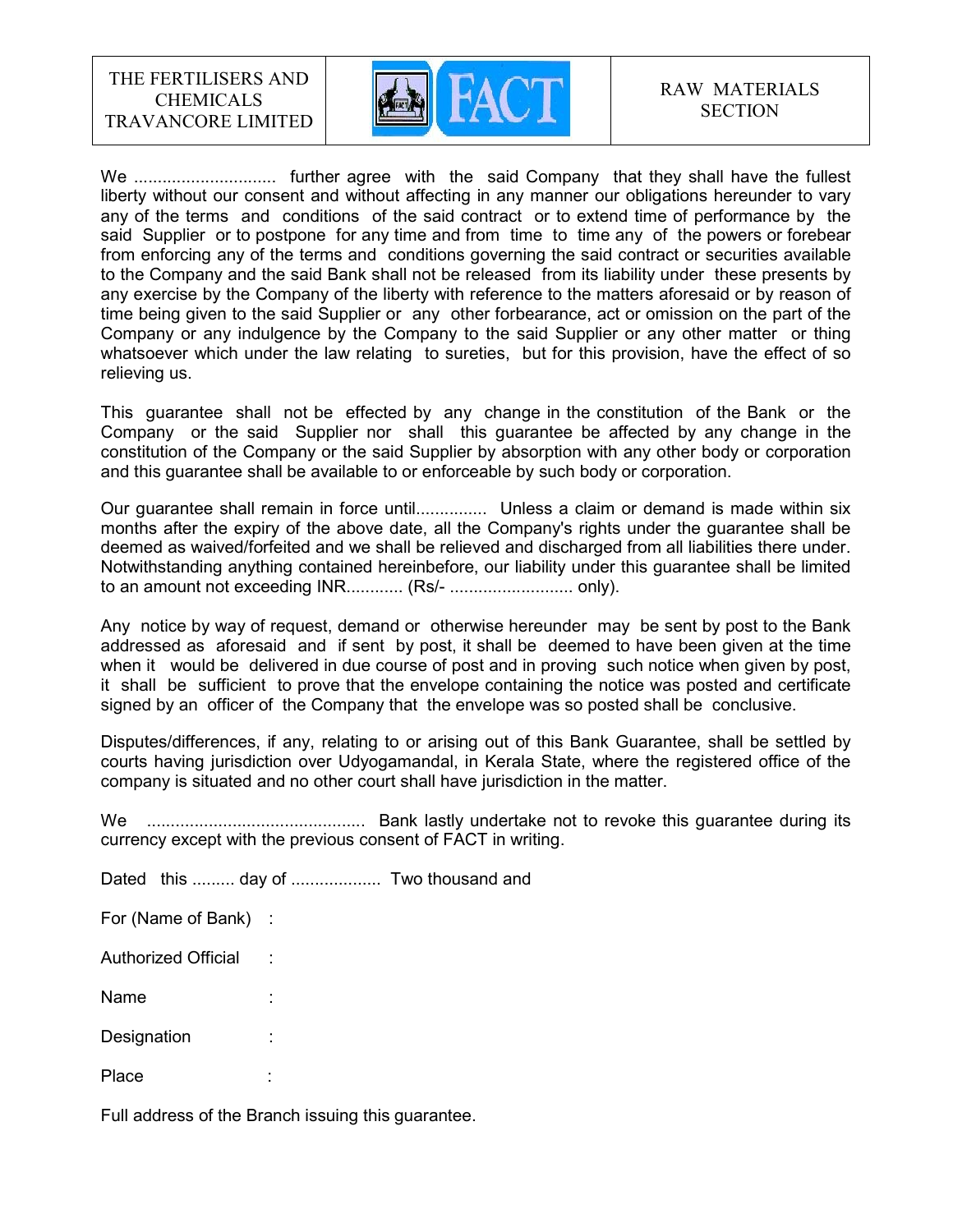

#### Annexure - N

#### (To be executed on ₹ 500/- Non-judicial Stamp Paper) INTEGRITY PACT

#### **Between**

The Fetilizers and Chemicals Travancore Limited (FACT), a company formed and registered under the Travancore Companies Act IX to 1114 (Companies Act, 2013) and having its registered office at Eloor, Udyogamandal-683501, Kochi, Ernakulam District, Kerala, hereinafter referred to as "The Principal".

#### **And And And And And And And And And And And And And And And And And And And And And And And And And And And And And And A**

.................................. hereinafter referred to as "The Bidder/ Contractor".

#### Preamble

The Principal intends to award, under laid down organization procedures, contract/s for .......................... The Principal values full compliance with all relevant laws and regulations, and the principles of economic use of resources, and of fairness / transparency in its relations with its Bidder(s) and or/Contractor(s).

In order to achieve these goals, the Principal will appoint an Internal External Monitor (EIM), who will monitor the tender process and execution of the contact for compliance with the principle mentioned above.

#### Section 1 - Commitments of the Principal

(1) The Principal commits itself to take all measures necessary to prevent corruption and to observe the following principles:

a) No employee of the Principal, personally or through family members, will in connection with the tender, or the execution of the contract, demand, take a promise for or accept, for self or third person, any material or immaterial benefit which the person is not legally entitled to.

b) The Principal will, during the tender process, treat all Bidder(s) with equity and reason. The Principal will in particular, before and during the tender process, provide to all Bidder(s) the same information and will not provide to any Bidder(s) confidential / additional information through which the Bidder(s) could obtain an advantage in relation to the tender process or the contract execution.

c) The Principal will exclude from the process all known prejudiced/interested persons.

(2) If the Principal obtains information on the conduct of any of its employees which is a criminal offence under the India Penal Code / Prevention of Corruption Act, or if there be a substantive suspicion in this regard, the Principal will inform the Vigilance Officer and in addition can initiate disciplinary actions.

Section 2 - Commitments of the Bidder(s) / Contractor(s)

(1)The Bidder(s) / Contractor(s) commit themselves to take all measures necessary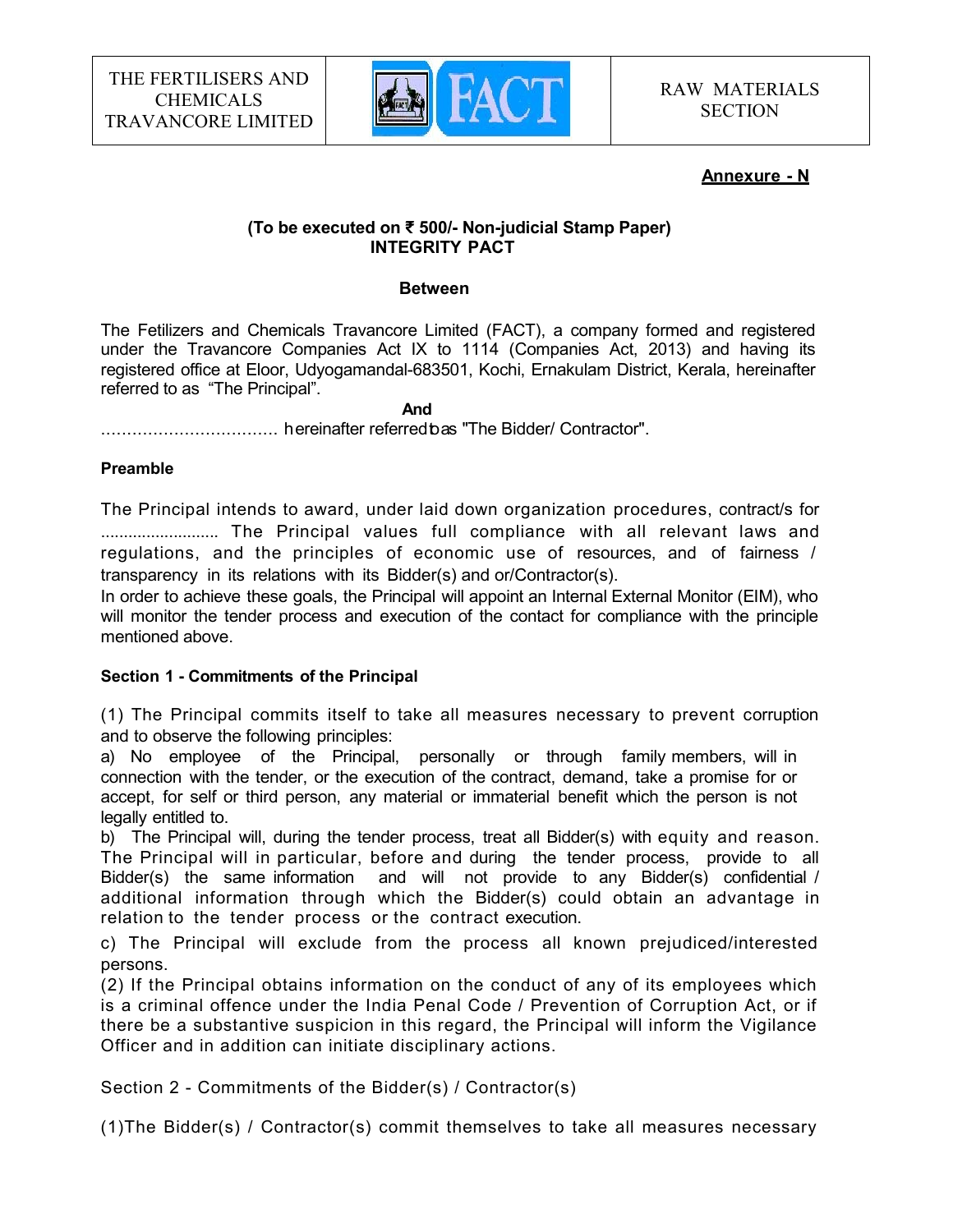

to prevent corruption. He commits himself to observe the following principles during his participation in the tender process and during the contract execution. a) The Bidder(s) / Contractor(s) will not, directly or through any other person or firm, offer, promise or give to any of the Principal's employees involved in the tender process or the execution of the contract or to any third person, any material or immaterial benefit which he/she is not legally entitled to, in order to obtain in exchange, any advantage of any kind whatsoever during the tender process or during the execution of the contract.

b) The Bidder(s) / Contractor(s) will not enter with other Bidders into any undisclosed agreement or understanding, whether formal or informal. This applies in particular to prices, specifications, certifications, subsidiary contracts, submission or non-submission of bids or any other actions to restrict competitiveness or to introduce cartelization in the bidding process.

c) The Bidder(s) / Contractor(s) will not commit any offence under the relevant IPC/PC Act; further the Bidder(s)/Contractor(s) will not use improperly, for purposes of competition or personal gain, or pass on to others, any information or document provided by the Principal as part of the business relationship, regarding plans, technical proposals and business details, including information contained or transmitted electronically.

d) The Bidder(s) / Contractor(s) of foreign origin shall disclose the name and address of the Agents / Representatives in India, if any. Similarly, The Bidder(s) / Contractor(s) of Indian Nationality shall furnish the name and address of the foreign principals, if any. All the payments made to the India agent/representative have to be in Indian rupees only.

e) The Bidder(s) / Contractor(s) will, when presenting his bid, disclose any and all payments he has made, is committed to, or intends to make to agents, brokers or any other intermediaries in connection with the award of the contract.

(2) The Bidder(s) / Contractor(s) will not instigate third persons to commit offences outlined above or be an accessory to such offences.

Section 3 - Disqualification from tender process and exclusion from future contracts

If the Bidder(s)/Contractor(s), before award or during the execution of has committed a transgression through a violation of Section 2 above or in any other form such as to put his reliability or credibility in question, the Principal is entitled to disqualify the Bidder(s)/ Contractor(s) from the tender process or to terminate the contract, if already signed, for such reason.

Section 4 - Compensation for Damages

(1) If the Principal has disqualified the Bidder(s) from the tender process prior to the award according to Section 3, the Principal is entitled to demand and recover the damages equivalent to Earnest Money Deposit/Bid Security.

(2) If the Principal has terminated the contract according to Section 3, or if the Principal is entitled to terminate the contract according to Section 3, the Principal shall be entitled to demand and recover from the Contractor liquidated damages of the contract value or the amount equivalent to Performance Bank Guarantee Section 5 - Previous Transgression

(1) The Bidder declares that no previous transgression occurred in the last 3 years with any other Company in India conforming to the anti-corruption approach including Public Sector Enterprise in India that could justify his exclusion from the tender process.

(2) If the Bidder makes incorrect statement on this subject, he can be disqualified from the tender process and appropriate action can be taken including termination of contract,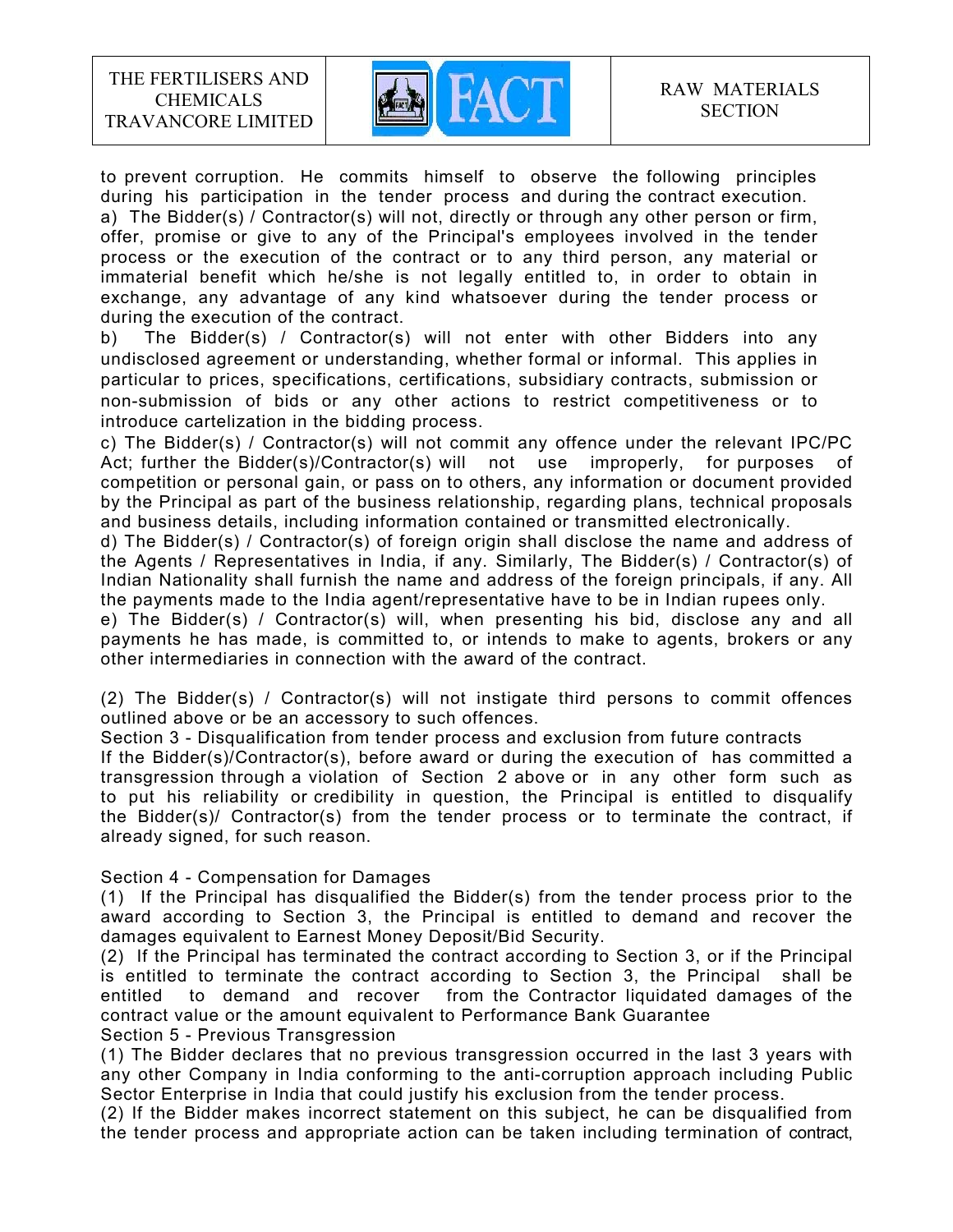

if already awarded, for such reason.

Section 6 - Equal treatment of all Bidders / Contractors / Subcontractors

(1)The Bidder(s)/Contractor(s) undertakes(s) to demand from all subcontractors a commitment in conformity with this Integrity Pact, and to submit it to the Principal before contract signing.

(2) The Principal will enter into agreements with identical conditions as this one with all Bidders, Contractors/Suppliers and Subcontractors.

(3) The Principal will disqualify from the tender process all Bidders who do not sign this Pact or violate its provisions.

Section 7 – Criminal charges against violating Bidder(s) / Contractor(s) /Subcontractor(s) If the Principal obtains knowledge of conduct of a Bidder, Contractor or Subcontractor, or of an employee or a representative or an associate of a Bidder, Contractor, or Subcontractor which constitutes corruption, or if the Principal has substantive suspicion in this regard, the Principal will inform the same to the Chief Vigilance Officer.

Section 8 - Independent External Monitor/Monitors

(1)The Principal appoints competent and credible Independent External Monitor for this Pact. The task of the Monitor is to review independently and objectively, whether and to what extent the parties comply with the obligations under this agreement.

(2) The Monitor is not subject to instructions by the representatives of the parties and performs his functions neutrally and independently. It will be obligatory for him to treat the obligations and document of the Bidder(s)/Contractor(s) as confidential. He reports to the Chairperson and managing Director, FACT.

(3) The Bidder(s)/Contractor(s) accepts that the Monitor has the right to access without restriction to all Project documentation of the Principal including that provided by the Contractor. The Contractor will also grant the Monitor, upon his request and demonstration of a valid interest, unrestricted and unconditional access to this project documentation. The same is applicable to Subcontractors. The Monitor is under contractual obligation to treat the information and documents of the Bidder(s)/Contractor(s)/ Subcontractor(s) with confidentially.

(4) The Principal will provide to the Monitor sufficient information about all meetings among the parties related to the Project provided such meetings could have an impact on the contractual relations between the Principal and the Contractor. The parties offer to the Monitor the option to participate in such meetings.

(5) As soon as the Monitor notices, or believes to notice, a violation of this agreement, he will so inform the Management of the Principal and request the Management to discontinue or to take corrective action, or to take other relevant action. The Monitor can in this regard submit non-binding recommendation. Beyond this, the Monitor has no right to demand from the parties that they act in a specific manner, refrain from action or tolerate action.

(6) The Monitor will submit a written report to the Chairman and Managing Director, FACT within 8 to 10 weeks from the date of reference or intimation to him by the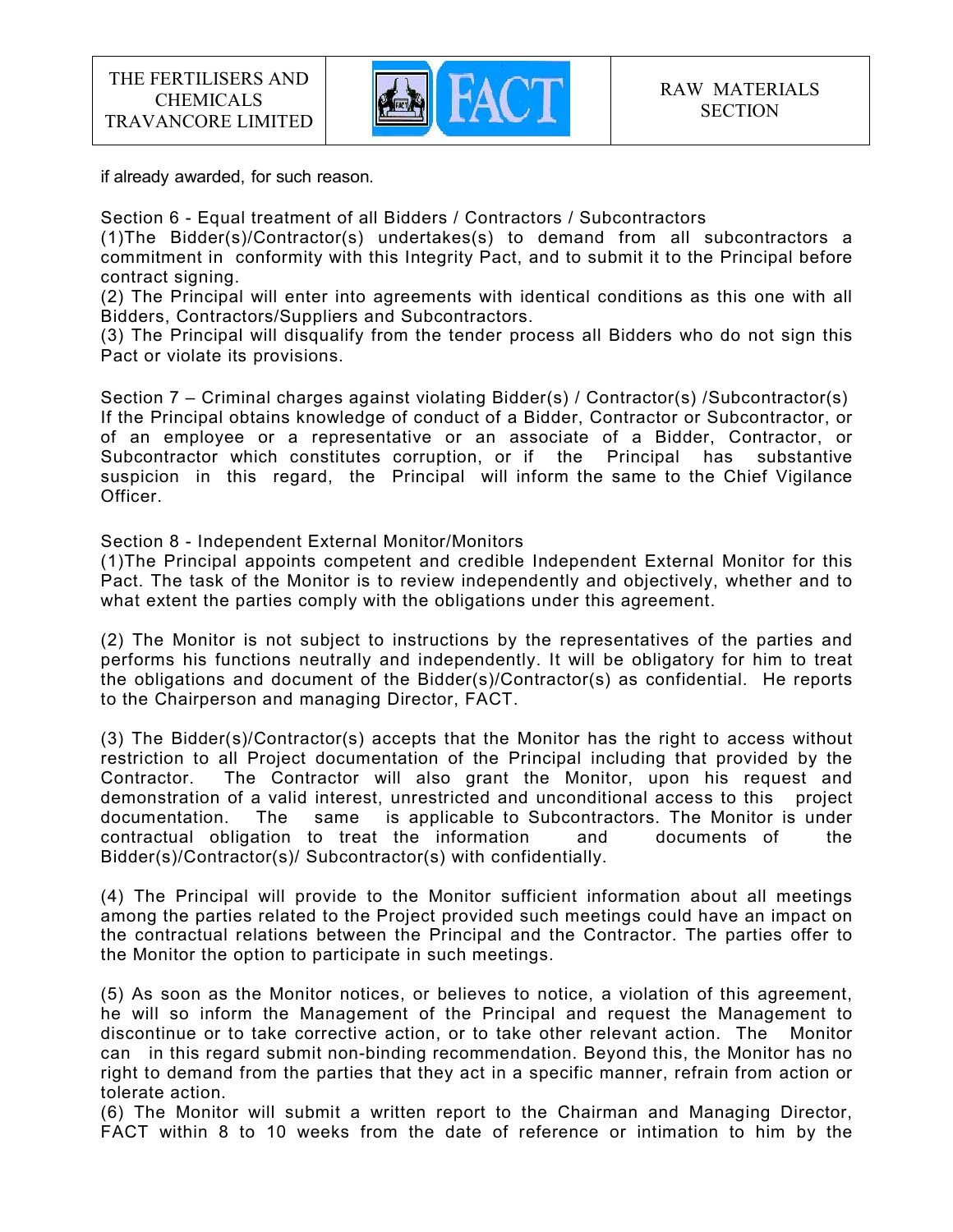

Principal and, should the occasion arise, submit proposals for correcting problematic situations.

(7) Monitor shall be entitled to compensation on the same terms as being extended to / provided to Independent Director on FACT Board.

(8) If the Monitor has reported to the Chairman and Managing Director, FACT, a substantiated suspicion of an offence under relevant IPC/PC Act, and the Chairman and Managing Director, FACT has not, within reasonable time, taken visible action to proceed against such offence or reported it to the Chief Vigilance Officer, the Monitor may also transmit this information directly to the Central Vigilance Commissioner.

(9) The word 'Monitor' would include both singular and plural.

#### Section 9 - Pact Duration

This Pact begins when both parties have legally signed it. It expires for the Contractor 12 months after the last payment under the contract, and for all other Bidders 6 months after the contract has been awarded.

If any claim is made / lodged during this time, the same shall be binding and continue to be valid despite the lapse of this pact as specified above, unless it is discharged / determined by the Chairman and Managing Director, FACT.

Section 10 - Other provisions

(1)This agreement is subject to Indian Law. Place of performance and jurisdiction is the Registered Office of the Principal, i.e. Udyogamandal, Kerala.

(2)Changes and supplements as well as termination notices need to be made in writing. Side agreements have not been made.

(3) If the Contractor is a partnership or a consortium, this agreement must be signed by all partners or consortium members.

(4) Should one or several provisions of this agreement turn out to be invalid, the remainder of this agreement remains valid. In this case, the parties will strive to come to an agreement to their original intentions.

(5) The Bidder / Contractor signing this "Integrity Pact" shall not approach the court while representing the matters to IEMs and he/she shall wait their decisions in this matter.

(Office Seal) (Office Seal)

(For  $&$  On behalf of the Principal) For  $&$  On behalf of Bidder(s)/Contractor(s)

Place: Date:

Witness 1: Witness 2: (Name & Address)…................. (Name & Address)…................